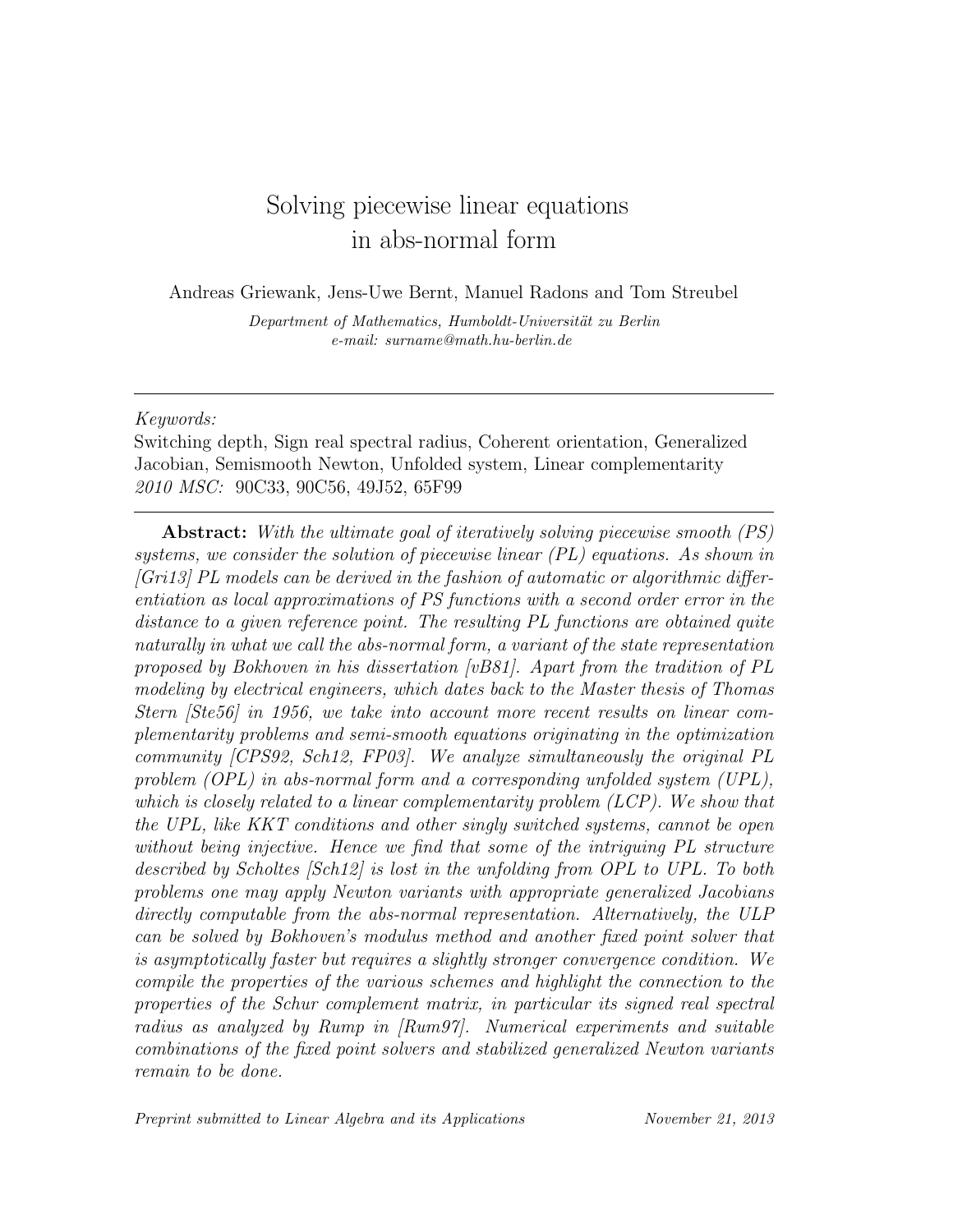#### 1. Introduction and Motivation

In many applications one encounters piecewise smooth (PS) functions that can be locally approximated with second order error by piecewise linear (PL) functions. In this paper we will assume throughout that all functions are continuous and thus, in fact, Lipschitz continuous. However, an extension to piecewise linear but possibly discontinuous problems should be in the back of our minds before we settle on data structures and interfaces. Discontinuous solution operators may arise for example if one considers least squares problems defined by piecewise linear systems of equations.

The process of piecewise linearization of a piecewise smooth function  $F$ :  $\mathcal{D} \subset \mathbb{R}^n \mapsto \mathbb{R}^m$  given by an evaluation procedure was described in [Gri13]. The key assumption is that all nonsmoothness can be cast in terms of the absolute value function  $|\cdot|$ . Then piecewise linearization can be achieved in the style of algorithmic differentiation [GW08] by simply replacing all smooth elemental functions by their tangent line or plane (in case of binary operations or special functions) and the absolute value function by itself.

In contrast to conventional notions of differentiation one does not obtain a collection of derivative vectors or matrices at a given reference point  $\ddot{x}$ . Rather one arrives at a procedure for evaluating the unique incremental PL function  $\Delta F(\mathring{x}, \Delta x) : \mathcal{D} \times \mathbb{R}^n \mapsto \mathbb{R}^m$  for which

$$
F(\mathring{x} + \Delta x) = F(\mathring{x}) + \Delta F(\mathring{x}, \Delta x) + O(||\Delta x||^2)
$$

Here the error term  $\|\Delta x\|^2$  is uniform on compact subsets of  $\mathcal{D} - \mathring{x}$ . This means that  $\Delta F(\mathring{x}, \Delta x)$  is a candidate for a nonsingular uniform Newton approximation in the sense of [FP03], although the local homeomorphism property is by no means guaranteed.

Throughout this paper we will only be concerned with the properties of the piecewise linearized function. We will also drop the decomposition into  $F(\hat{x})$  and the increment  $\Delta F(\hat{x}, \Delta x)$  and thus simply consider a globally defined piecewise linear continuous (PL) mapping

$$
F(x) \; : \; \mathbb{R}^n \mapsto \mathbb{R}^m
$$

Like for the (possibly) underlying nonsmooth mapping, our ultimate purpose is to solve certain basic numerical tasks, in particular (un)constrained optimization, equation solving, and the numerical integration of dynamical systems. Here we will consider, for  $m = n$ , the problem of solving the formally well determined system of equations

$$
F(x) = 0 \in \mathbb{R}^n, \quad \text{for} \quad x \in \mathbb{R}^n \tag{1}
$$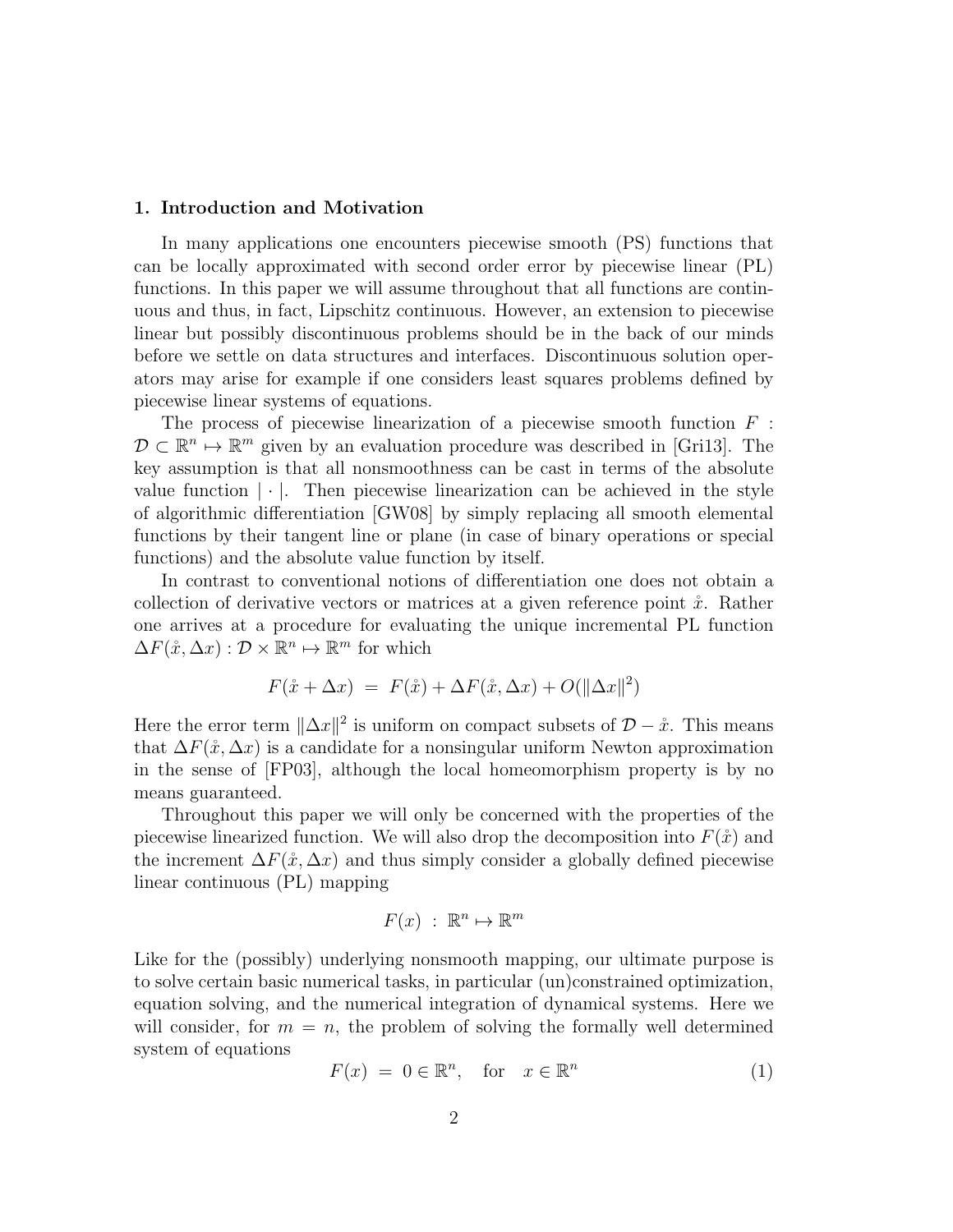The paper is organized as follows. In Section 2 we introduce PL functions  $F$  in abs-normal form, a term that was apparently introduced by Barton and Khan in a more general nonlinear setting [KB12]. In Section 3 we describe the resulting polyhedral structure and give an explicit procedure for calculating generalized Jacobians of  $F$ , which were shown in [KB12, KB13] and [Gri13] to be conically active limiting Jacobians of the underlying piecewise smooth function, whenever F was obtained as its piecewise linearization. In Section 4 we examine the relation between the global properties of bijectivity and coherent orientation, which coincide under certain rather generic conditions. Section 5 discusses sufficient conditions for the global convergence of the generalized Newton method, which is often referred to as semi-smooth Newton. In Section 6 we unfold the system by elevating the intermediate switching variables to the status of full variables. As is the case for the unfolding of smooth singular equations [MD85], in this process some regularity is gained, but some information is also lost. The unfolded system UPL is always simply switched and as shown in Section 7, it can be solved by two different fixed point methods and several variants of generalized Newton. Finally, the unfolded system can also be rewritten as a linear complementarity problem [CPS92] with coherent orientation being equivalent to the P-matrix property. The final Section 8 summarizes our results and provides an outlook to further developments.

#### 2. The abs-normal form

As also observed by Scholtes in [Sch12] any piecewise linear scalar function  $f: \mathbb{R}^n \mapsto \mathbb{R}$  has a so-called **max-min** representation

$$
f(x) = \max_{1 \le i \le l} \min_{j \in M_i} a_j^{\top} x + b_j
$$

where the l index sets  $M_i$  are contained in  $\{1, 2, \ldots k\}$  for some  $k \in N$  and the  $a_i \in \mathbb{R}^n$ ,  $b_i \in \mathbb{R}$  are constant coefficients. For a PL vector function  $F : \mathbb{R}^n \mapsto \mathbb{R}^m$ each one of the m component functions can be represented in the same way. Moroever, using the equivalences

$$
\max(u, w) = \frac{1}{2}(u + w + |u - w|) \quad \text{and} \quad \min(u, w) = \frac{1}{2}(u + w - |u - w|)
$$

one can express all **min** and **max** expressions in terms of  $s \geq 0$  absolute value functions  $|z_i|$ , whose arguments  $z_i$  are called *switching variables*.

Observing that each  $z_i$  is an affine function of absolute values  $|z_j|$  with  $j < i$ and the independents  $x_k$  for  $k \leq n$ , one arrives at an **abs-normal** representation

$$
\begin{bmatrix} z \\ y \end{bmatrix} = \begin{bmatrix} c \\ b \end{bmatrix} + \begin{bmatrix} Z & L \\ J & Y \end{bmatrix} \begin{bmatrix} x \\ |z| \end{bmatrix}
$$
 (2)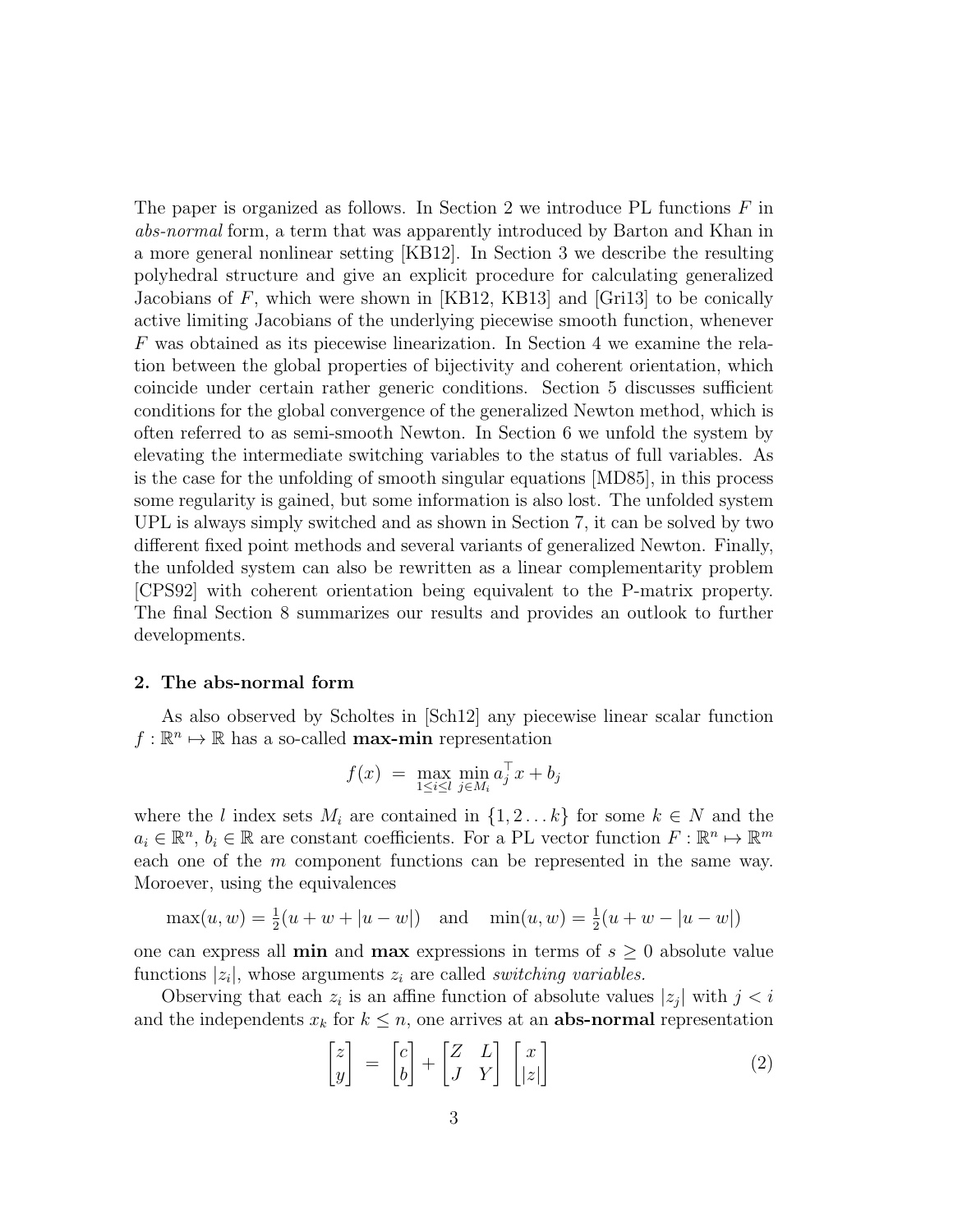Here the two vectors and four matrices specifying the function  $F$  have the formats

$$
c \in \mathbb{R}^{s}, \ Z \in \mathbb{R}^{s \times n}, \ L \in \mathbb{R}^{s \times s}, \ b \in \mathbb{R}^{m}, \ J \in \mathbb{R}^{m \times n}, \ Y \in \mathbb{R}^{m \times s}.
$$

The matrix L is strictly lower triangular so that for given x the components of  $z = z(x)$  and thus |z| can be unambiguously computed one by one. Specifically, we have  $L_{i,j} \neq 0$  exactly if  $z_i$  depends directly on  $|z_j|$  so that there is an edge between the nodes  $j$  and  $i$  in the corresponding data dependency graph. This graph is always acyclic and the components of  $x, y$  and  $z$  represent its roots, leaves and internal vertices, respectively.

Of course, the representation (2) is by no means unique for a given mapping F. One would naturally strive to make the representation as concise as possible in some sense. Excluding incidental cancellations, we find that the smallest integer  $\nu \leq s$  for which

$$
L^{\nu} = 0
$$

corresponds to the maximal number of internal nodes in any chain in the data dependency graph. We will call this the switching depth and consider it as key measure of the combinatorial difficulty of the function  $F$ . In this terminology,  $F$ is fully linear exactly if  $\nu = 0$  with  $s = 0$  and z, Z, and L are empty. We will refer to this limiting situation as the **smooth case.** We will call  $F$  **simply switched** if  $\nu = 1$ , a situation that arises for example in complementarity problems, where none of the nonsmooth elements are superimposed. We conjecture that, for any PL mapping  $F : \mathbb{R}^n \to \mathbb{R}^m$ , there is an abs-normal representation with a switching depth  $\nu < \bar{\nu}(n) = 2n - 1$ .

Formulations similar to our abs-normal form have been used for a long time in the engineering literature. In [VBL99] several classes of PL models are compared, **Chua1** has switching depth 1 and **Grü** as well as  $Bokh2$  are limited to switching depth 2. It is shown there that all of them are specializations of the model Bokh1, which is a priori implicit in that evaluating  $y$  for given  $x$  requires the solution of an LCP with a system matrix  $D$ . However, if  $D$  is lower triangular solving the LCP requires simply a forward substitution. Moreover, one can then easily rewrite the **Bokh1** system in abs-normal form with  $L = (I - D)^{-1}(I + D)$  the Möbis transform of  $D$ . Obviously  $L$  is triangular if and only if this is true for  $D$ . As we have noticed, the abs-normal form is general enough to represent all continuous PL function, so we will not use the even greater generality of the implicit **Bokh1** model. In contrast to the specification by linear pieces on polyhedra defined by systems of linear inequalities, often used in the more mathematical literature, the abs-normal form is stable and free of redundency. In particular, any perturbation of the four matrices  $Z, L, J$  and Y that preserves the strict lower triangularity of L again defines unambiguously a continuous PL function  $y = F(x)$ .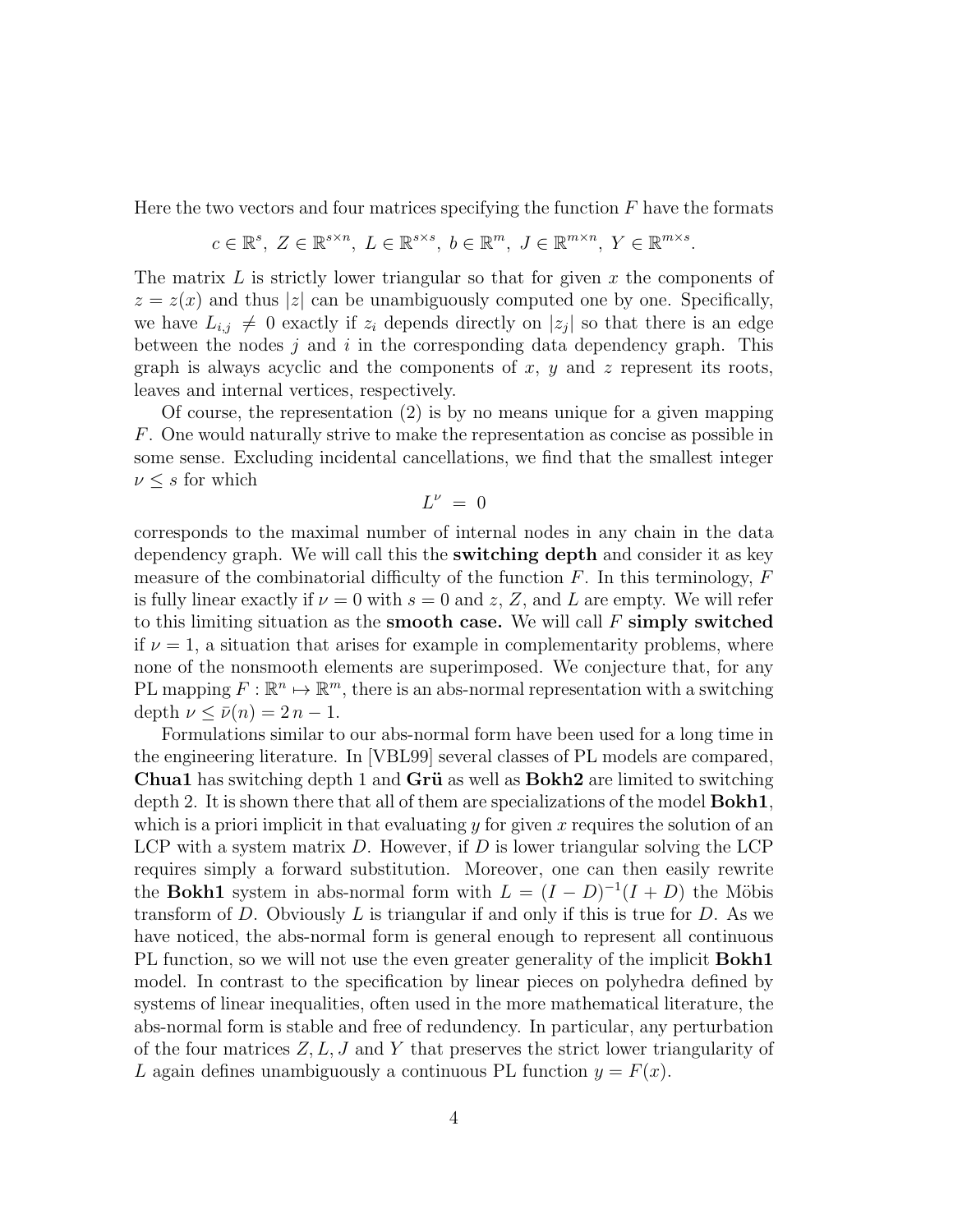In the simply switched case we have  $z = c + Zx$ , which means that potential kinks occur at the union of the s hyperplanes  $z_i(x) = c_i + e_i^T Z x = 0$  for  $i =$  $1...n$ . We will then say that the kinks satisfy the linear independence kink qualification LIKQ if the normals of the hyperplanes intersecting at some point x are always linearly independent. This implies in particular that the vector  $z = c + Zx$  can never have more than *n* vanishing components. LIKQ is implied by all square submatrices of  $[c, Z] \in \mathbb{R}^{n \times (1+s)}$  of order  $\min(s, n+1)$  being nonsingular. That slightly stronger condition is for example satisfied if  $c = 1$  is the vector of ones and  $Z = (\lambda_i^j)$  $\lambda_i^{j}$ <sub>i</sub> $=1...$ <sup>n</sup> is a Vandermonde matrix at distinct abscissas  $\lambda_i$  for  $i = 1...s$ . Consequently, the polynomial  $P(c, Z)$  formed by the product of the determinants of all maximal square submatrices  $[c, Z]$  does not vanish at the Vandermonde choice and the same is true for almost all matrices  $[c, Z] \in \mathbb{R}^{s \times (1+s)}$ . In other words, LIKQ is a generic property, like linear independence of active constraints in linear optimization (LOP). If c has no zero components LIKQ is equivalent to the rows of Z being affinely independent.

## The Rosette example

To highlight the possible properties of PL functions we take a look at the following class of examples. Positively homogeneous functions in two variables are uniquely defined by their values on the unit circle, which must be  $2\pi$  periodic functions of the polar angle  $\varphi(x) = \arctan(x_1, x_2)$ . More specifically, we assume that we have a monotonically growing sequence of angles

$$
0=\varphi_0<\varphi_1<\ldots<\varphi_{n-1}<\varphi_n=2\pi
$$

and corresponding values

$$
(\psi_i)_{i=0\ldots n}
$$
 with  $\psi_n-\psi_0=2p\pi$  for  $p\in\mathbb{N}$ 

By suitable subdivisions we can ensure that the increments  $\varphi_i-\varphi_{i-1}$  and  $|\psi_i-\psi_{i-1}|$ are all less than  $\pi$ . Then there exists exactly one homogenous piecewise linear function  $F: \mathbb{R}^2 \mapsto \mathbb{R}^2$  such that

$$
F(\cos\varphi_i, \sin\varphi_i) = (\cos\psi_i, \sin\psi_i) \text{ for } i = 0...n
$$

As shown in Figure 1 the function  $F$  can be visualized as a mapping between the triangles  $(0,0)$ ,  $(\cos \varphi_{i-1}, \sin \varphi_{i-1})$ ,  $(\cos \varphi_i, \sin \varphi_i)$  in the domain and the triangles  $(0,0)$ ,  $(\cos \psi_{i-1}, \sin \psi_{i-1})$ ,  $(\cos \psi_i, \sin \psi_i)$  in the range. By imposing certain conditions on the angles  $\psi_i$  we can ensure certain properties of the resulting F. More specifically, the following implications hold true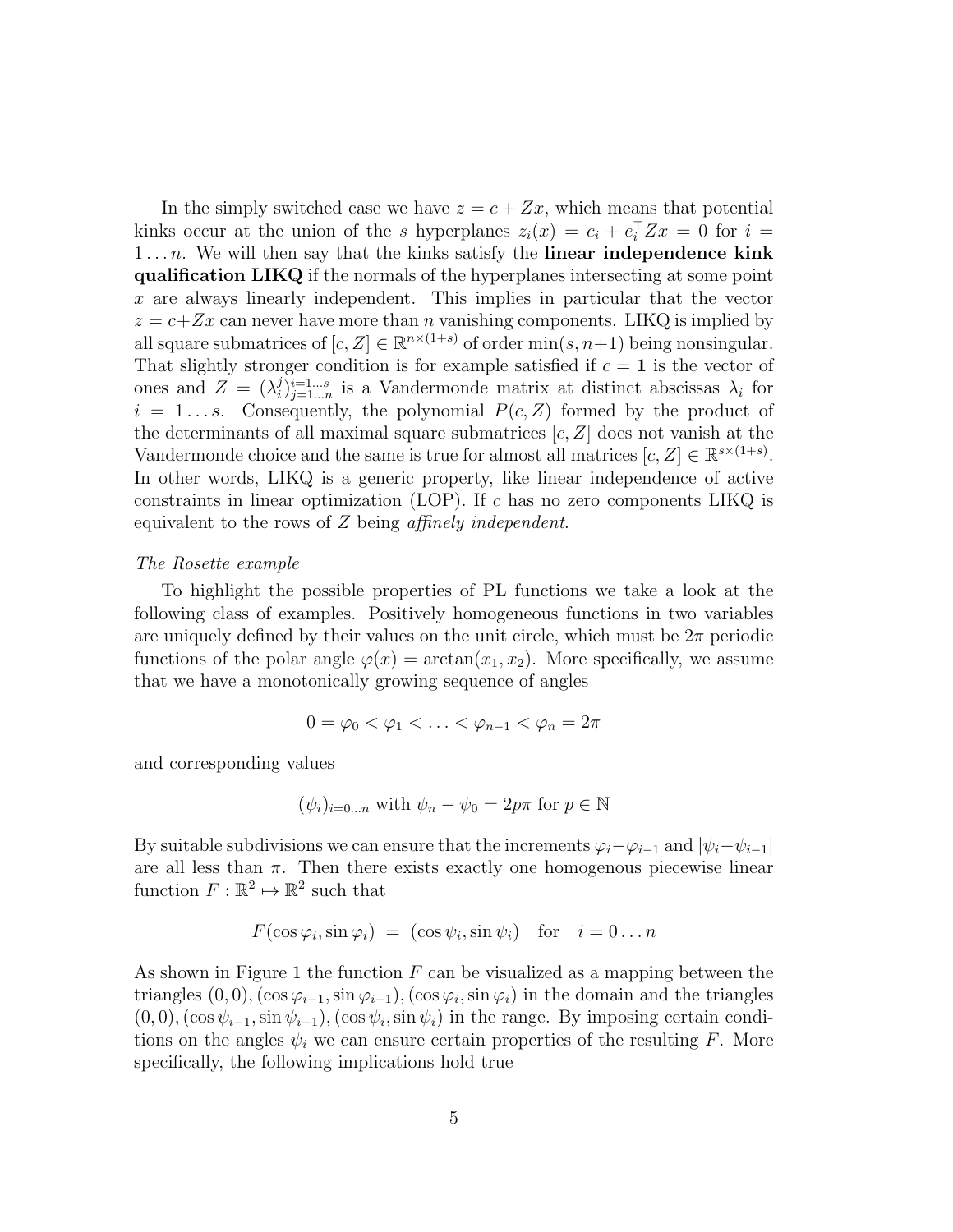



Figure 1: Piecewise linear Rosette Example on  $\mathbb{R}^2$ 

In other words, we have a simple class of examples, which demonstrate that the well known chain of implications [Sch12]

$$
bijective \iff injective \implies open \implies surjective \qquad (3)
$$

for general PL functions cannot be strengthened. Here openness means that all images  $y = F(x)$  are in the interior of  $F(B_r(x))$  for any ball  $B_r(x)$  about any preimage  $x$  of  $y$ . Moreover, in the PL case openness is equivalent to coherent orientation, i.e., the property that the determinants of all linear pieces have the same nonzero determinant sign. In the context of the abs-normal form we can verify this important property more or less explicitly as follows.

#### 3. Polyhedral structure and limiting Jacobians

As in [Gri13] we define the signature vector and matrix by

$$
\sigma \equiv \sigma(x) \equiv \mathbf{sign}(z(x)) \in \{-1, 0, 1\}^s \quad \text{and} \quad \Sigma \equiv \Sigma(x) \equiv \mathbf{diag}(\sigma) \in \{-1, 0, 1\}^{s \times s}
$$

This vector maps  $\mathbb{R}^n$  into  $\{-1,0,1\}^s$  and represents the control flow in our calculation. As in [Gri13] one can check very easily that the sets

$$
P_{\sigma} \equiv \{ x \in \mathbb{R}^n : \sigma(x) = \sigma \}
$$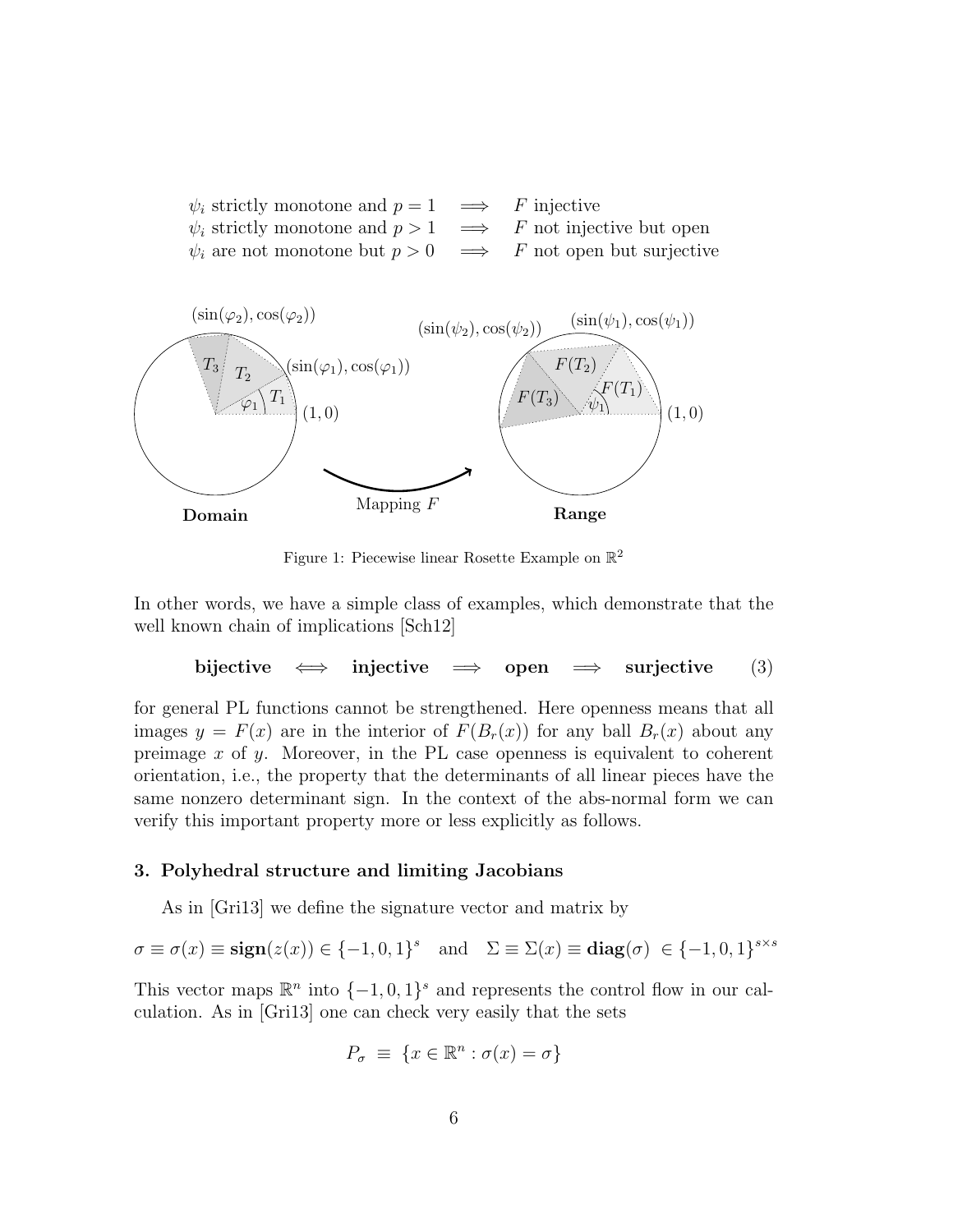are relatively open and convex polyhedra in  $\mathbb{R}^n$ . Being inverse images they are mutually disjoint and span the whole domain  $\mathbb{R}^n$ . By continuity it follows that  $P_{\sigma}$  must be open (possibly empty) if  $\sigma$  is definite in that all its components are nonzero. In degenerate situations there may be some indefinite  $\sigma$  that are nevertheless **open** in that  $P_{\sigma}$  is open.

The limiting Jacobian  $\partial^L F(x)$  at some  $x \in \mathbb{R}^n$ , i.e., the limits of all proper Fréchet derivatives in its neighborhood, is in the PL case simply the finite set

$$
\partial^L F(x) = \{ J_\sigma : x \in \overline{P}_\sigma \text{ with } \sigma \text{ open} \}
$$

The Clarke generalized Jacobian is the convex hull  $\partial F(x) = \text{conv}(\partial^L F(x))$ . In general it will be quite difficult to calculate all elements of the generating set  $\partial^L F(x)$  and we will usually shy away from that combinatorial effort.

#### Explicit Jacobian representation

On all open  $\sigma$  we find that  $|z| = \Sigma z$ , so that the first equation in (2) yields

$$
(I - L\Sigma)z = c + Zx \quad \text{and} \quad z = (I - L\Sigma)^{-1}(c + Zx)
$$

Notice that due to the strict triangularity of  $L \Sigma$  the inverse of  $(I - L \Sigma)$  is well defined and polynomial in the entries of L. Moreover, due to the structural nilpotency degree  $\nu$  of  $L$  we obtain the Neuman expansion

$$
(I - L\Sigma)^{-1} = I + L\Sigma + (L\Sigma)^2 + \dots + (L\Sigma)^{(\nu - 1)}.
$$
 (4)

In the simply switched case  $\nu = 1$  we have  $L = 0$  and thus the expansion reduces to  $I^{-1} = I$ . When  $\nu = 2$ , we have the linear inverse  $(I - L\Sigma)^{-1} = I + L\Sigma$ . Substituting this expression into the second part of (2) we obtain the local representation:

**Proposition 3.1.** On all open  $P_{\sigma}$  the dependents y can be directly expressed in terms of x, namely as

$$
y = b + Y\Sigma (I - L\Sigma)^{-1}c + J_{\sigma} x \quad with \quad J_{\sigma} = J + Y\Sigma (I - L\Sigma)^{-1}Z \tag{5}
$$

Here  $J_{\sigma}$  is the Jacobian of F restricted to  $P_{\sigma}$ . It reduces to  $J_{\sigma} = J + Y \Sigma Z$  for simply switched problems and to J for smooth problems.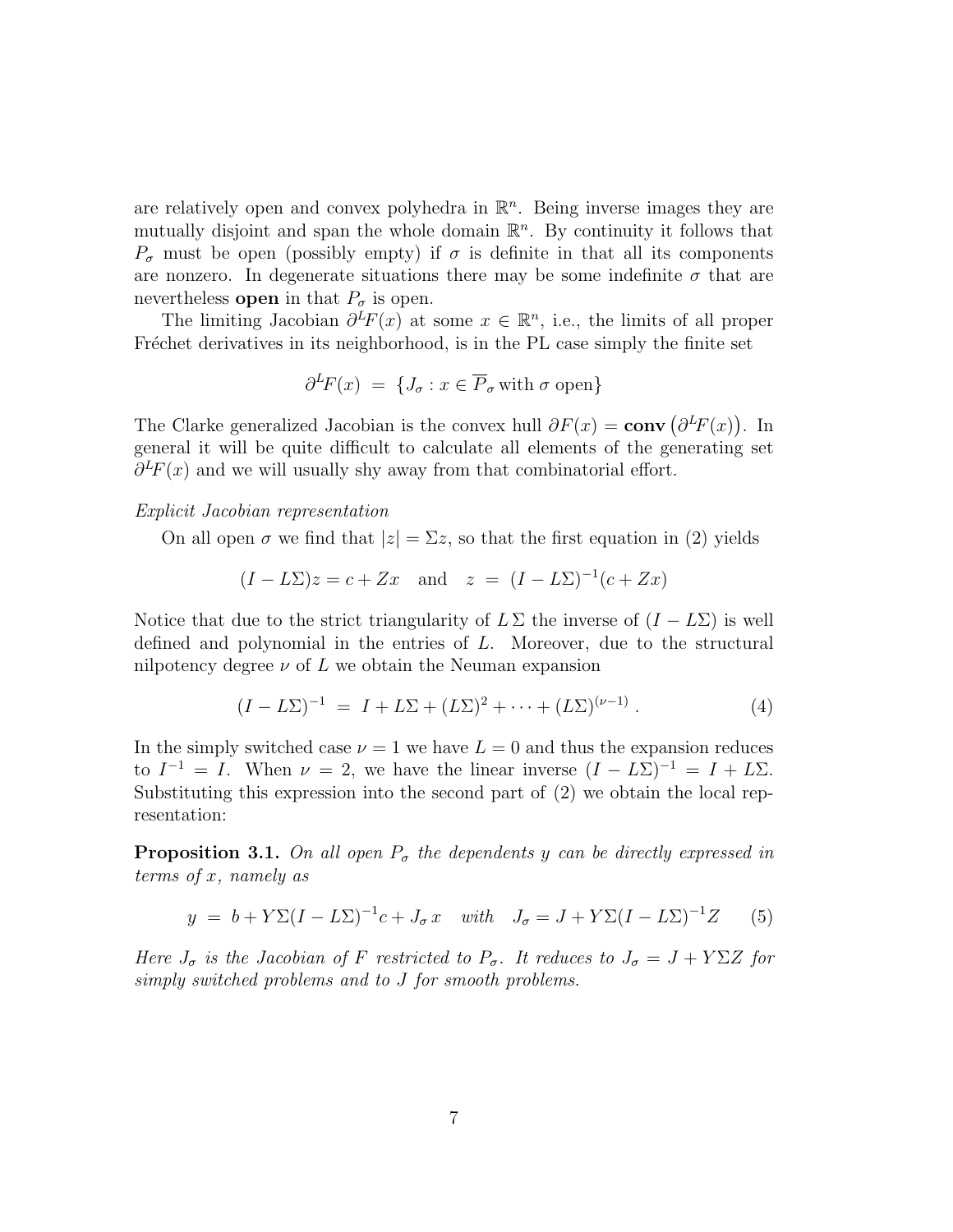#### Polynomial escape

Computing generalized Jacobians  $J_{\sigma}$  according to (5) is quite simple, once an open signature  $\sigma$  and thus the corresponding diagonal  $\Sigma$  are known. To find, for a given x, some open  $\sigma$  with the closure  $\bar{P}_{\sigma}$  containing x one may use the following trick, which we like to call polynomial escape. Due to piecewise linearity the complement C of all open  $P_{\sigma}$  is contained in the union of finitely many hypersurfaces. Hence, no polynomial path of the form

$$
x(t) \equiv x + \sum_{i=1}^{n} e_i t^i \quad \text{with} \quad \det[e_1, e_2, \dots, e_n] \neq 0, \quad \text{for} \quad e_i \in \mathbb{R}^n
$$

can be contained in C. In other words, we find for some  $\sigma$  and  $\bar{t} > 0$  that  $x(t) \in P_{\sigma}$  for all  $t \in (0, \bar{t})$ . The corresponding  $\sigma$  can be computed by lexicographic differentiation as introduced by Nesterov [Nes05] and described in a little more detail in [Gri13]. There it is also shown that any such  $J_{\sigma}$  is in fact a generalized Jacobian of the underlying nonlinear function if  $F$  was obtained by piecewise linearization. Finally, by suitably selecting  $e_1 = d \neq 0$ , one can make sure that the generalized Jacobian obtained is active in a cone containing the given direction d at least in its closure.

#### 4. Coherent Orientation and Injectivity

As in the smooth case, the determinants of the Jacobains  $J_{\sigma}$  are of crucial importance for the properties of the PL function  $F : \mathbb{R}^n \to \mathbb{R}^n$ . It is called coherently oriented if all its Jacobians have the same nonzero determinant sign. As stated for example in [Sch12], the central property openness in the chain (3) is, for PL functions, equivalent to coherent orientation. For simply switched  $F$ , like for example all KKT systems of QOPs, we have essentially the same situation as in the affine case, namely bijectivity follows already from coherent orientation and LIKQ.

**Proposition 4.1.** If F is simply switched in that  $L = 0$  and its kinks satisfy LIKQ then F is bijective if and only if it is coherently oriented.

Proof. On the basis of the mean value theorem cited above Clarke showed that  $F$  has an inverse function near some point x if all elements of the generalized Jacobian  $\partial F(x)$  are nonsingular. At all points where F is differentiable that follows from the assumed coherent orientation. At all other points a certain number of  $m \leq s$  components of  $\sigma$  vanish, which means in the simply switched case that the s–vector  $c + Zx$  has m zero components. In fact, it may contain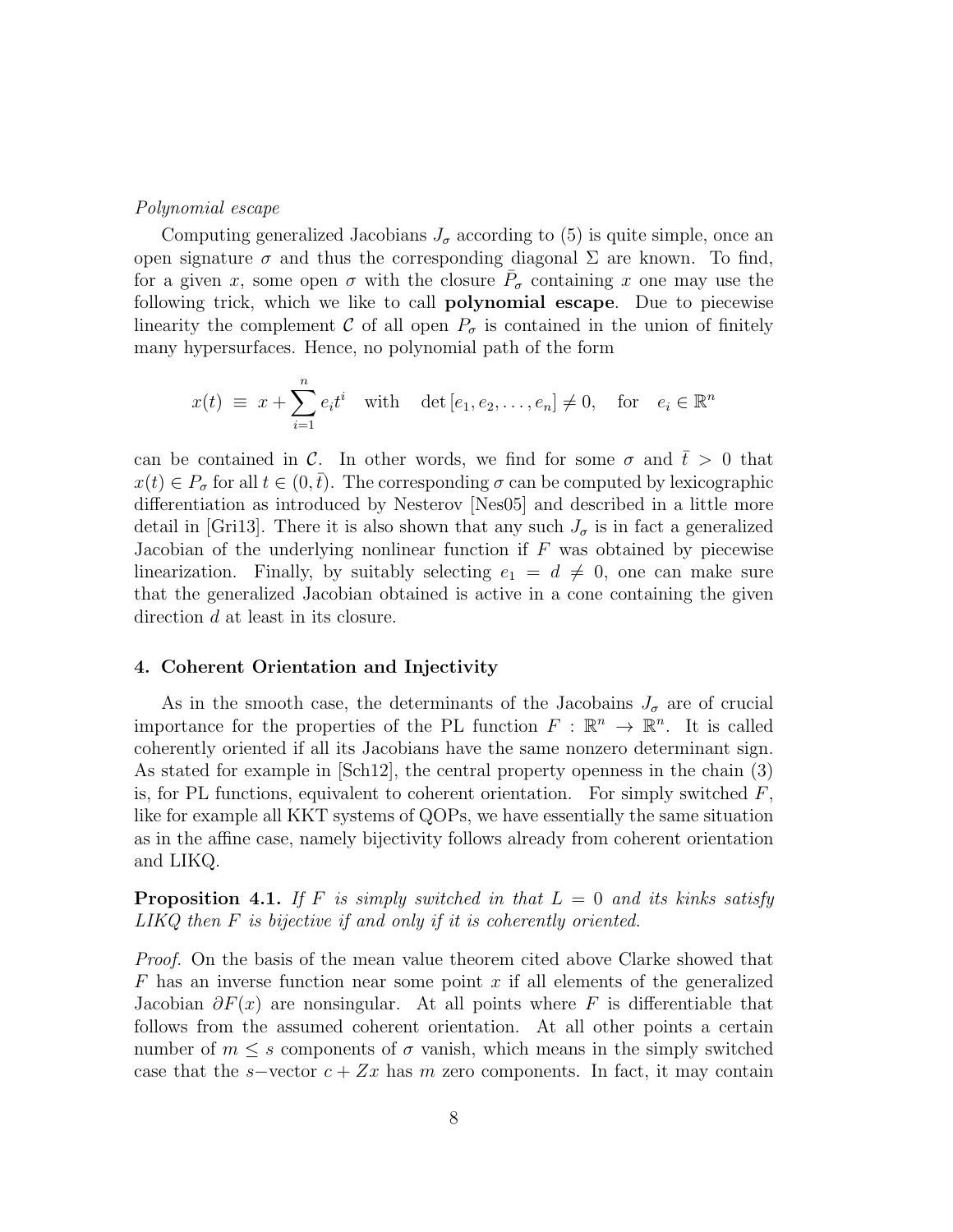at most  $m \leq n$  zeros since otherwise a corresponding  $(n + 1) \times (n + 1)$  submatrix of  $[c, Z]$  would have the nonzero null vector  $(1, x^{\top})^{\top} \in \mathbb{R}^{n+1}$ . Without loss of generality we may assume that exactly the first  $m \leq n$  components of  $z = z(x)$  vanish. The remaining ones will keep their sign in a sufficiently small neighborhood of x. Due to the linear independence of the first  $m$  rows of  $Z$  we can find arbitrarily small perturbations  $\Delta x \in \mathbb{R}^n$  such that the first m components of  $c + Z(x + \Delta x)$  have any one of  $2^m$  sign patterns. Correspondingly, the first m components of the signature vector  $\sigma \in \mathbb{R}^s$  attain any  $\{-1,1\}$  pattern on some open domain whose closure contains the given points x. Hence,  $\partial F(x)$  contains all matrices  $J_{\sigma} = J + Y \Sigma Z$  where the last s−m components of  $\Sigma$  are fixed and the first m may be +1 or −1. By assumption, all these  $J_{\sigma}$  have the same determinant sign. Changing just one  $\sigma_i \in \{-1,0,1\}$  of the first m components continuously from  $-1$  to  $+1$  corresponds to a rank one change in the corresponding matrix  $J_{\sigma}$ , whose determinate varies linearly with respect to  $\sigma_i$  and therefore cannot change sign in between. Thus the  $J_{\sigma}$  along all edges have the same determinant signs, which are inherited by the ones on the face and so on. Therefore, we have shown that all generalized Jacobians are nonsingular so that  $F$  is everywhere locally injective and also globally injective.  $\Box$ 

Any F satisfying the assumptions of the proposition is *stably coherently ori*ented in that all modifications generated by small perturbation of  $[c, Z]$  are also coherently oriented. To see this, one only has to note that, if one of the possible  $3<sup>s</sup>$  polyhedra was open at points arbitrarily close to x but had a lower dimension at x itself, the LIKQ would have to be violated. Thus, the polyhedral decomposition of all neighboring  $F$  is the same and since the respective Jacobians and their determinants are also continuous functions of the perturbation, coherent orientation is maintained. The converse is not true, since one may modify any  $F$ with an unstable decomposition at  $x$  into one that is stably coherently oriented by adding a suitable multiple  $\alpha$  of the identity so that  $F(x)$  becomes  $F(x) + \alpha x$ . This modification does not effect z and thus the lack of LIKQ.

Just assuming stable coherent orientation, we find that all the small perturbations satisfying LIKQ are injective and  $F$ , as the limit of such bijective perturbations, inherits this property by the following proposition.

**Proposition 4.2.** Let  $D \subseteq \mathbb{R}^n$  be open, and let  $(F_k)$  be a sequence of continuous injective maps  $F_k: \mathcal{D} \to \mathbb{R}^n$  which converges uniformly on compact sets to  $F$ :  $\mathcal{D} \to \mathbb{R}^n$ . Assume that the preimage  $F^{-1}(y) \subseteq \mathcal{D}$  is discrete for every  $y \in \text{im}(F)$ . Then F is injective. The proof relies on the following lemma.

**Lemma 4.3.** For every  $x_0 \in \mathcal{D}$  and every  $\varepsilon > 0$  with  $B_{\varepsilon}(x_0) \subseteq \mathcal{D}$  there exists  $k_0$ such that  $F(x_0) \in F_k(B_\varepsilon(x_0))$  for all  $k \geq k_0$ .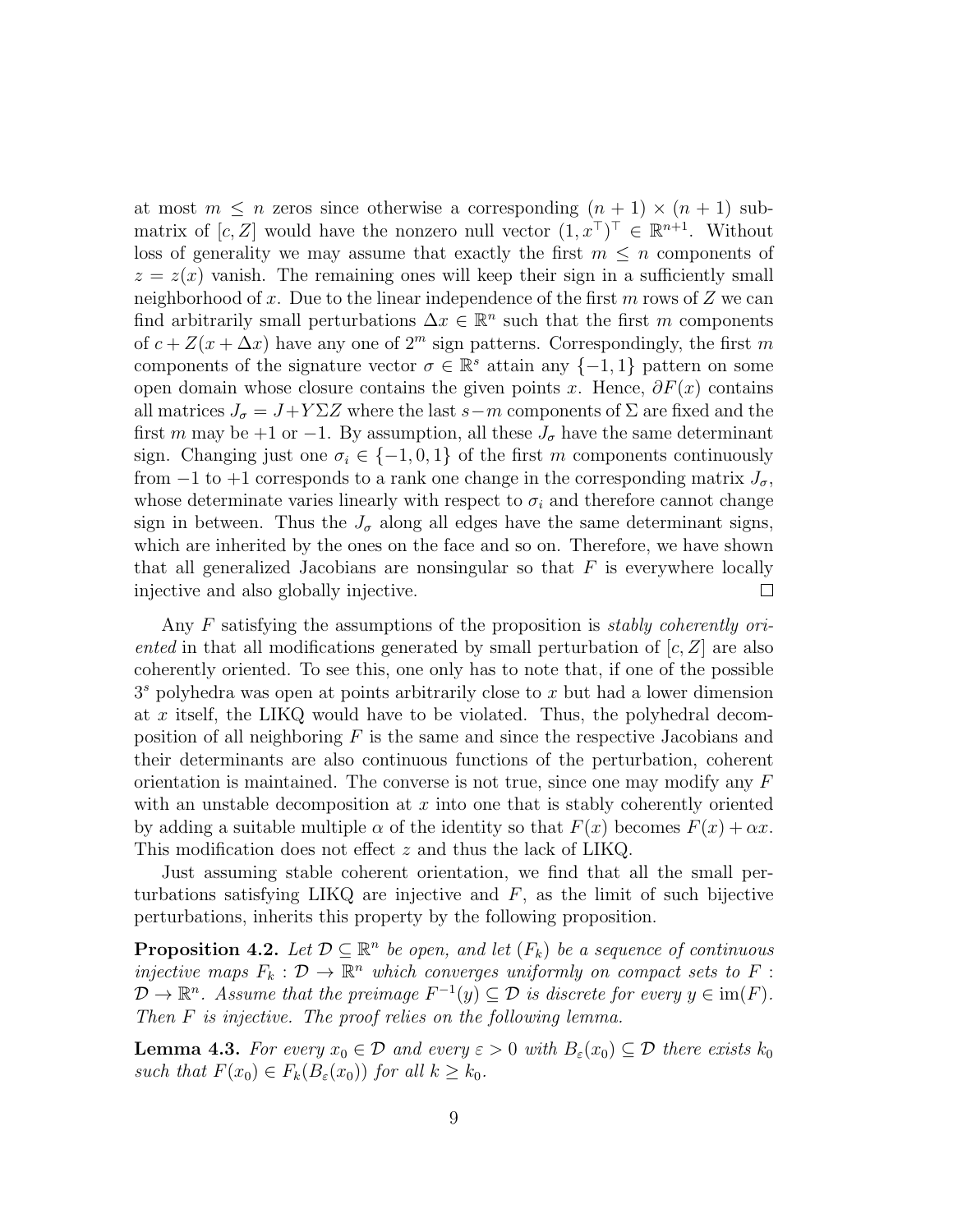*Proof (Lemma)*. Let  $y_0 := F(x_0)$ . Since  $F^{-1}(y_0)$  is discrete, we can choose  $r > 0$ such that  $B_{2r}(x_0) \subseteq \mathcal{D}$  and  $B_{2r}(x_0) \cap F^{-1}(y_0) = \{x_0\}$ . After decreasing r if necessary, we can assume  $r \leq \varepsilon$  for the given  $\varepsilon$ . Write  $\Omega := B_r(x_0)$ . Then  $y_0 \notin F(\partial\Omega)$ , hence, dist $(y_0, F(\partial\Omega))/2 =: \delta > 0$  (note that  $F(\partial\Omega)$ ) is compact since F is again continuous). Choose  $k'$  such that  $y_k := F_k(x_0) \in B_\delta(y_0)$  for all  $k \geq k'$ . Choose  $k_0 \geq k'$  such that  $||(F - F_k)||_{\partial\Omega} ||_{\infty} < \delta$  for all  $k \geq k_0$ . Then, for each of these  $k$ , we have

$$
dist(y_0, F_k(\partial \Omega)) \geq dist(y_0, F(\partial \Omega)) - ||(F - F_k)||_{\partial \Omega} ||_{\infty} > 2\delta - \delta = \delta
$$

and, consequently,  $B_\delta(y_0) \subseteq \mathbb{R}^n \setminus F_k(\partial\Omega)$ . Because of  $y_k \in B_\delta(y_0)$ , the points  $y_0$ and  $y_k$  lie in the same connected component of  $\mathbb{R}^n \setminus F_k(\partial\Omega)$ . Therefore we have

$$
d(F_k, \Omega, y_0) = d(F_k, \Omega, y_k)
$$

where  $d$  denotes the Brouwer degree (see e.g., [Ruz04]). The right-hand side of this equation is  $\pm 1$  because  $F_k|_{\overline{\Omega}}$  is an injective continuous map from a compact set to a Hausdorff space, hence, a homeomorphism onto its image. Thus,  $d(F_k, \Omega, y_0) =$  $\pm 1 \neq 0$  and, therefore,  $y_0 \in F_k(\Omega)$  for all  $k \geq k_0$ . The statement of the Lemma<br>now follows from  $\Omega = B_r(x_0) \subset B_{\varepsilon}(x_0)$ . now follows from  $\Omega = B_r(x_0) \subseteq B_{\varepsilon}(x_0)$ .

Proof. (Proposition) The Proposition follows immediately by contradiction. Suppose there were  $x_1 \neq x_2$  in D with  $F(x_1) = F(x_2) =: y_0$ . Choose  $\varepsilon > 0$  small enough such that  $B_{\varepsilon}(x_1)$  and  $B_{\varepsilon}(x_2)$  are disjoint subsets of  $\mathcal{D}$ . Let  $k_1, k_2$  be as in the Lemma, that is, such that  $y_0 \in F_k(B_\varepsilon(x_i))$  for all  $k \geq k_i$ ,  $i = 1, 2$ . Then  $y_0 \in F_k(B_\varepsilon(x_1)) \cap F_k(B_\varepsilon(x_2))$  for every  $k \geq \max\{k_1, k_2\}$ , contradicting injectivity of the  $F_k$ .  $\Box$ 

Hence we obtain the following strengthening of Proposition 4.1

Corollary 4.4. If F is simply switched and stably coherently oriented in that all small perturbations have this property, then it is bijective.

The simply switched one-dimensional example  $F(x) = x - |x - \zeta| + |x + \zeta|$  is monotonically growing and thus coherently oriented if  $\zeta \leq 0$  but for  $\zeta > 0$  it has a slope of −1 in a small interval about the origin. Hence, for the limiting case  $\zeta = 0$ , where  $F(x) \equiv x$ , we have coherent orientation, but that property is lost for arbitrarily small  $\zeta > 0$ . Nevertheless, the function is of course injective so that one might conjecture that for simply switched PL functions openness already implies injectvity.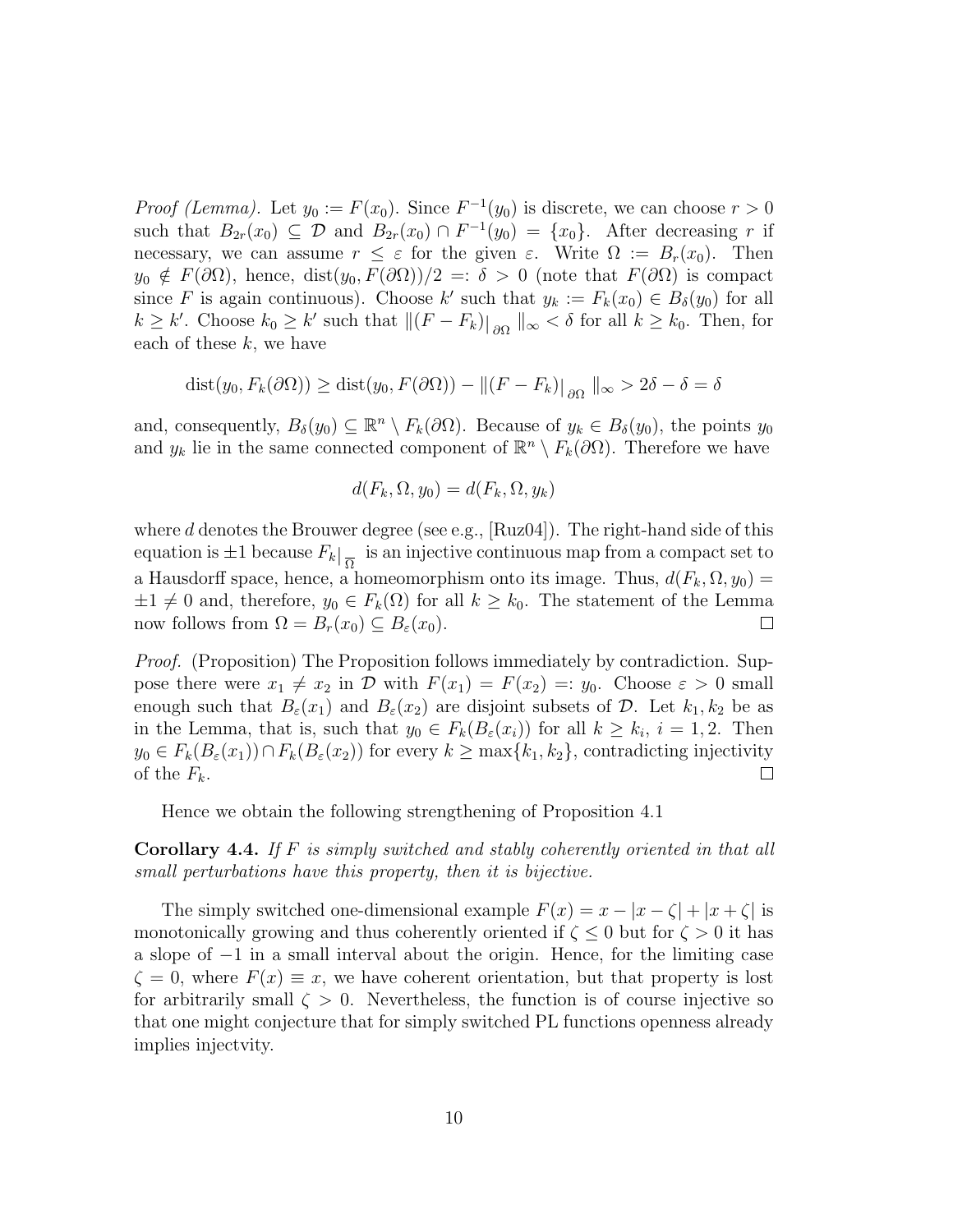However, that is not the case as one can see from the following instance of the Rosette example.

$$
F(x) \equiv \begin{bmatrix} |x_1| - |x_2| \\ \frac{1}{2}|x_1 + x_2| - \frac{1}{2}|x_1 - x_2| \end{bmatrix}
$$
 (6)

It is simply switched and coherently oriented, but not injective since  $F$  is even, so that  $F(-x) = F(x)$ .

The LIKQ is violated since the four kinks  $\{x_1 = 0\}, \{x_2 = 0\}, \{x_1 = x_2\}$ and  ${x_1 = -x_2}$  all intersect at the origin. Moreover, one can see that the perturbations

$$
F_{\varepsilon}(x) \ \equiv \ \left[ \frac{|x_1 + \varepsilon| - |x_2 + \varepsilon|}{\frac{1}{2}|x_1 + x_2| - \frac{1}{2}|x_1 - x_2|} \right]
$$

are no longer coherently oriented for  $\varepsilon \neq 0$ . More specifically, for  $\varepsilon > 0$  we have the Jacobian

$$
F'_{\varepsilon} = \begin{bmatrix} 1 & -1 \\ 0 & -1 \end{bmatrix} \quad \text{at} \quad x = \begin{bmatrix} x_1 \\ x_2 \end{bmatrix} = \begin{bmatrix} -\varepsilon/2 \\ -\varepsilon/4 \end{bmatrix}
$$

whose determinant is  $-1$  so that we do not have stable coherent orientation.

# 5. Generalized Newton Variants

If all elements of  $\partial^L F(x_*)$  are nonsingular at some root  $x_* \in F^{-1}(0)$ , it follows from the celebrated theorem of Qi and Sun [QS93] that the full step Newton iteration

$$
x_{+} = x - A^{-1}F(x), \quad \text{with} \quad A \in \partial^{L}F(x_{k})
$$
\n
$$
(7)
$$

converges from all  $x_0$  sufficiently close to  $x_*$ . In fact, this result holds here trivially, since the iteration converges in one step from all points in the open neighborhood

$$
\Omega(x_*)\equiv\{P_\sigma:x_*\in\overline{P}_\sigma\}^\circ
$$

Of course, this means that all the combinatorial issues have already been resolved by the choice of  $x_0$ .

Much more interesting is the question under which conditions the full step Newton method (7) or a damped variant of it converge globally, i.e., from all initial points  $x_0$ . Using the mean value theorem of Clarke stated for example as Prop.7.1.16 in [FP03], one can establish by standard arguments the following global convergence result.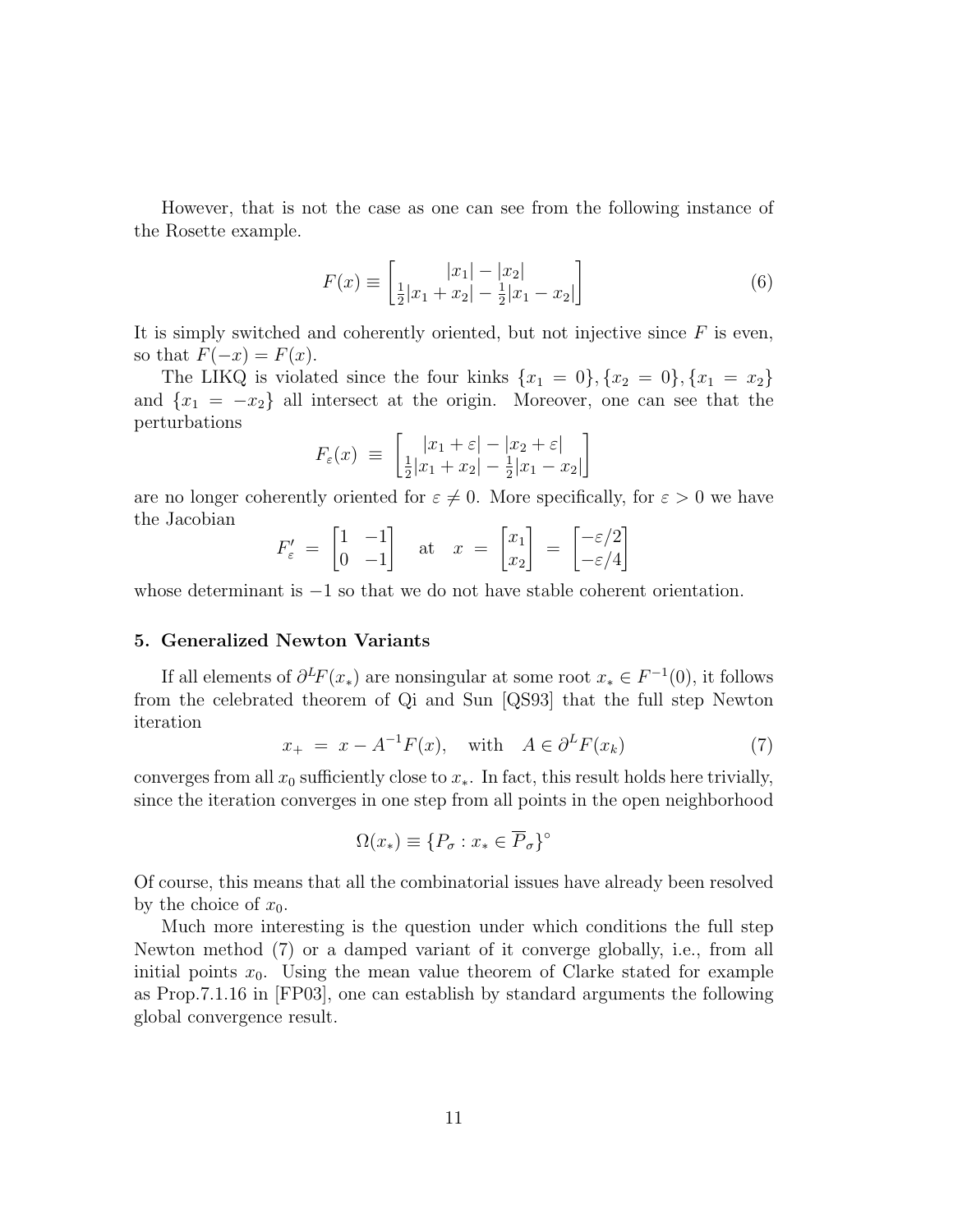## Proposition 5.1 (Full step convergence).

Given  $x_* \in F^{-1}(0)$  the full step Newton method converges from all  $x_0$  in finitely many steps to  $x_*$  if, with respect to so some induced matrix norm, either of the following contractivity assumptions is satisfied.

$$
||I - J_{\sigma}^{-1} J_{\tilde{\sigma}}|| < 1, \quad \text{for} \quad \sigma, \tilde{\sigma} \text{ open}, \tag{8}
$$

or

$$
||I - J_{\sigma}J_{\tilde{\sigma}}^{-1}|| < 1, \quad \text{for} \quad \sigma, \tilde{\sigma} \text{ open.}
$$
 (9)

In either case the root  $\{x_*\} = F^{-1}(0)$  is unique.

Proof. The assumptions ensure by an application of the mean value theorem of Clarke that the error norm  $||x^+ - x_*||$  or the residual norm  $||F(x_*)||$ , respectively, are reduced by a fixed factor at each iteration. Finite convergence from within  $\Omega(x_*)$  follows as above.  $\Box$ 

The Proposition deals with a special case of the general theory on *nonsingular* uniform Newton approximations in the sense of [FP03]. Now we will look for sufficient conditions for the contractivity properties (8) or (9) and thus global convergence of full step Newton and injectivity of  $F$  in terms of the abs-normal representation. To obtain an explicit expression for the inverses  $J_{\sigma}^{-1}$  we will assume that the matrix  $J \in \mathbb{R}^{n \times n}$  representing the smooth part of our function is nonsingular. Should that a priori not be the case we can use the trivial identity

$$
v = ||v| + v| - |v|, \quad \text{for} \quad v \in \mathbb{R} \tag{10}
$$

to shift terms between the smooth and nonsmooth parts without changing the mapping  $F$ . However, for each modified entry we introduce two new switching variables. Now we obtain the result.

# Proposition 5.2.

Assume that the abs-normal form of F has an invertible smooth part J and that

$$
\hat{\rho} \equiv \|J^{-1}Y\|_p \|Z\|_p < 1 - \|L\|_p
$$

Then generalized Newton converges in finitely many iterations from any  $x_0$  to the then unique solution  $x_*$  if

$$
\frac{\hat{\rho}}{(1-\hat{\rho}-\|L\|_p)(1-\|L\|_p)} < \frac{1}{2} \tag{11}
$$

Moreover, both the solution error and the residual are monotonically reduced  $w.r.t$ the p-norm.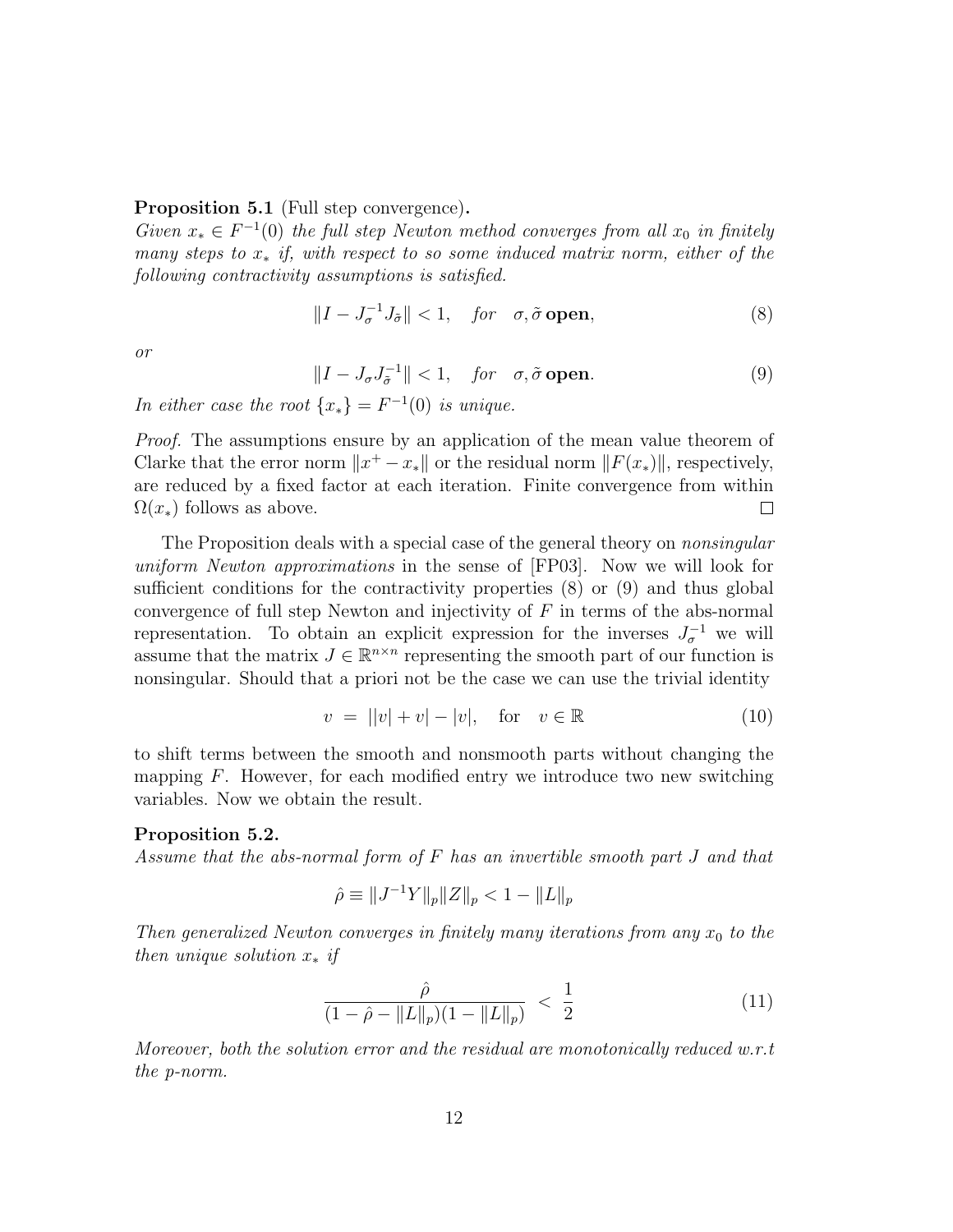Proof. It follows from (5) that

$$
||I - J^{-1}J_{\sigma}||_p \le ||J^{-1}Y||_p ||(I - L\Sigma)^{-1}||_p ||Z||_p \le \hat{\rho}/(1 - ||L||_p).
$$

Hence we have by the Banach Pertubation Lemma that

$$
||J_{\sigma}^{-1}||_p = ||[I - (I - J^{-1}J_{\sigma}]^{-1}||_p \le 1/[1 - \hat{\rho}/(1 - ||L||_p)],
$$

which immediately yields for any pair of open signatures  $\sigma$ ,  $\tilde{\sigma}$ 

$$
||J_{\sigma}^{-1}J||_{p} \le \frac{1 - ||L||_{p}}{1 - \hat{\rho} - ||L||_{p}} \tag{12}
$$

Furthermore we derive from (5) that

$$
J^{-1}\left[J_{\tilde{\sigma}} - J_{\sigma}\right] = J^{-1}Y\left[\tilde{\Sigma}(I - L\tilde{\Sigma})^{-1} - \Sigma(I - L\Sigma)^{-1}\right]Z
$$
  
\n
$$
= J^{-1}Y\left[(I - \tilde{\Sigma}L)^{-1}\tilde{\Sigma} - \Sigma(I - L\Sigma)^{-1}\right]Z
$$
  
\n
$$
= J^{-1}Y(I - \tilde{\Sigma}L)^{-1}\left[\tilde{\Sigma}(I - L\Sigma) - (I - \tilde{\Sigma}L)\Sigma\right](I - L\Sigma)^{-1}Z
$$
  
\n
$$
= J^{-1}Y(I - \tilde{\Sigma}L)^{-1}\left[\tilde{\Sigma} - \Sigma\right](I - L\Sigma)^{-1}Z
$$

Now taking again norms and applying standard inequalities we find

$$
||J^{-1} (J_{\tilde{\sigma}} - J_{\sigma})||_p \le \frac{2\hat{\rho}}{(1 - ||L||_p)^2} . \tag{13}
$$

By multiplication of (12) and (13), the last inequality ensures that both (8) and (9) are satisfied.  $\Box$ 

#### Piecewise Newton

The conditions for the global convergence of full step Newton derived above are certainly rather strong and various globalizations like Ralph's path search have been proposed. On the other hand, it was observed in [Gri13] that coherent orientation implies that the fibres

$$
[x_0] \equiv \{ x \in \mathbb{R}^n : F(x) = \lambda F(x_0), 0 < \lambda \in \mathbb{R} \} \tag{14}
$$

are, for almost all  $x_0 \in \mathbb{R}^n$ , bifurcation-free piecewise linear paths whose closure contains a root of  $F$ . The other, singular fibres may have bifurcations, but there is always a possibility to further reduce the residual towards a solution.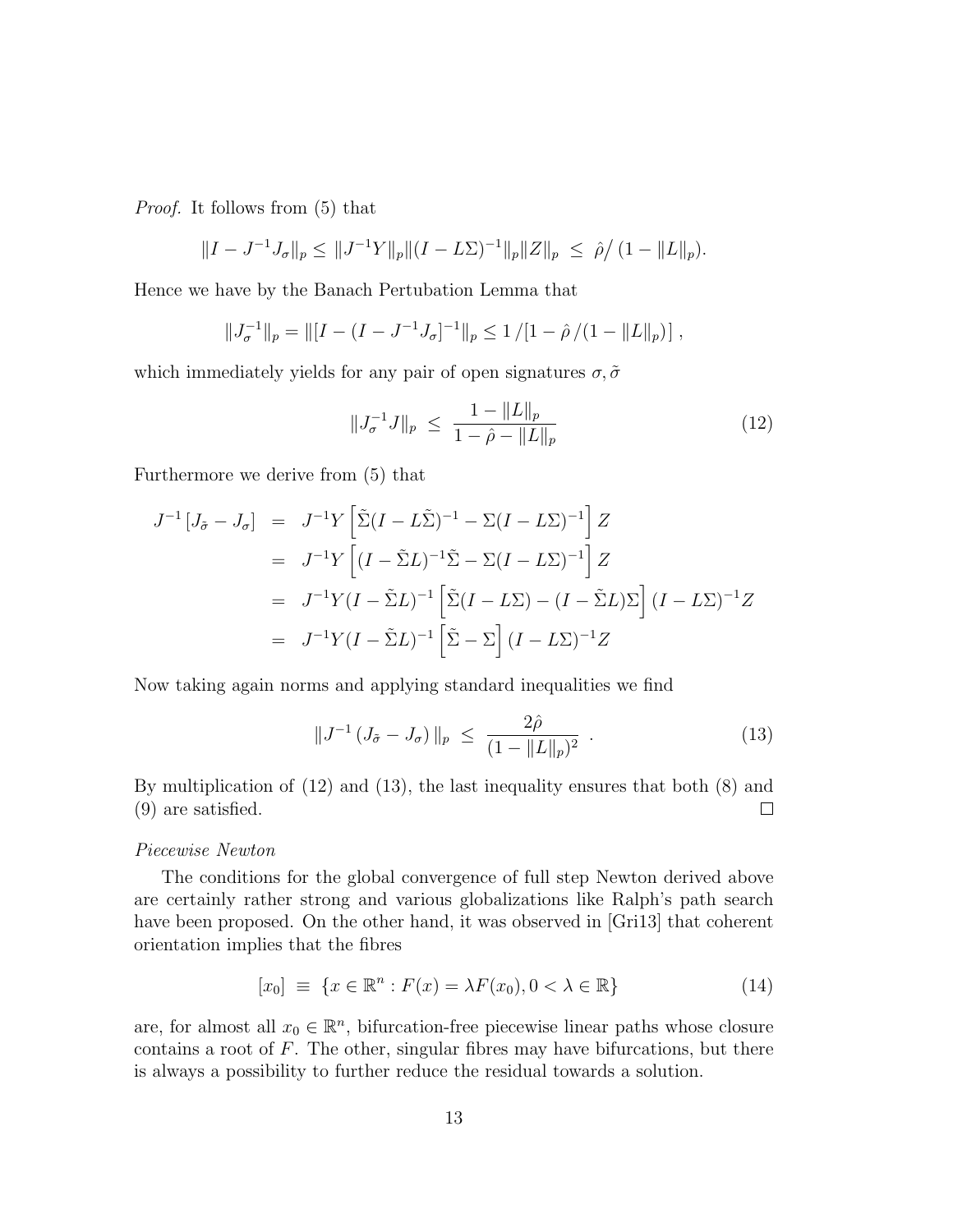The question how this piecewise Newton method is best implemented needs further investigation, but numerical experiments are certainly encouraging [PGar]. There is a key difference between this piecewise Newton and damped Newton in that piecewise Newton is not based on just any limiting Jacobian at the current iterate, but on one that is indeed valid along the direction being taken. It cannot be guaranteed in the usual paradigm that an oracle evaluates at any x the residual  $F(x)$  and some limiting Jacobian  $\partial^L F(x)$ .

We may summarize the results of this fourth and fifth section in the following graph of implications.

$$
Contractivity \Rightarrow Bijectivity \implies Oppeness \Rightarrow Surjectivity
$$
  
( ← if simply switched+stably coherently oriented )

The fact that the last two implications are not reversible in general was already demonstrated in Section 2 on the Rosette example, which is not simply switched. The possibility of failure for full step Newton on bijective problems can be seen in the Rosette example (6). With a right-hand side  $(1, -1)$  and a starting point (2, 1), Newton's method begins to cycle immediately.

#### 6. Schur complement and the unfolded system

It turns out that we can eliminate  $x$  when the smooth part  $J$  is nonsingular.

**Lemma 6.1.** Provided that  $det(J) \neq 0$ , we have the Schur complement

$$
S \equiv L - ZJ^{-1}Y \in \mathbb{R}^{s \times s}
$$

and in  $P_{\sigma}$  it holds that

$$
\det(J_{\sigma}) = \det(J) \, \det(I - S \, \Sigma)
$$

Moroever, if this determinant is nonzero, the inverse of  $J_{\sigma}$  is given by

$$
J_{\sigma}^{-1} = J^{-1} - J^{-1} Y \Sigma (I - S \Sigma)^{-1} Z J^{-1}
$$
 (15)

Proof. According to Sylvester's determinant theorem we have

$$
\det(J_{\sigma})/\det(J) = \det \left[ I + J^{-1} Y \Sigma (I - L\Sigma)^{-1} Z \right] = \det \left[ I + Z J^{-1} Y \Sigma (I - L\Sigma)^{-1} \right]
$$

$$
= \det(I - L\Sigma)^{-1} \det \left( I - L \Sigma + Z J^{-1} Y \Sigma \right) = \det(I - S \Sigma)
$$

where we have used that the unitary lower triangular matrix  $I - L\Sigma$  has deter-<br>minant 1. minant 1.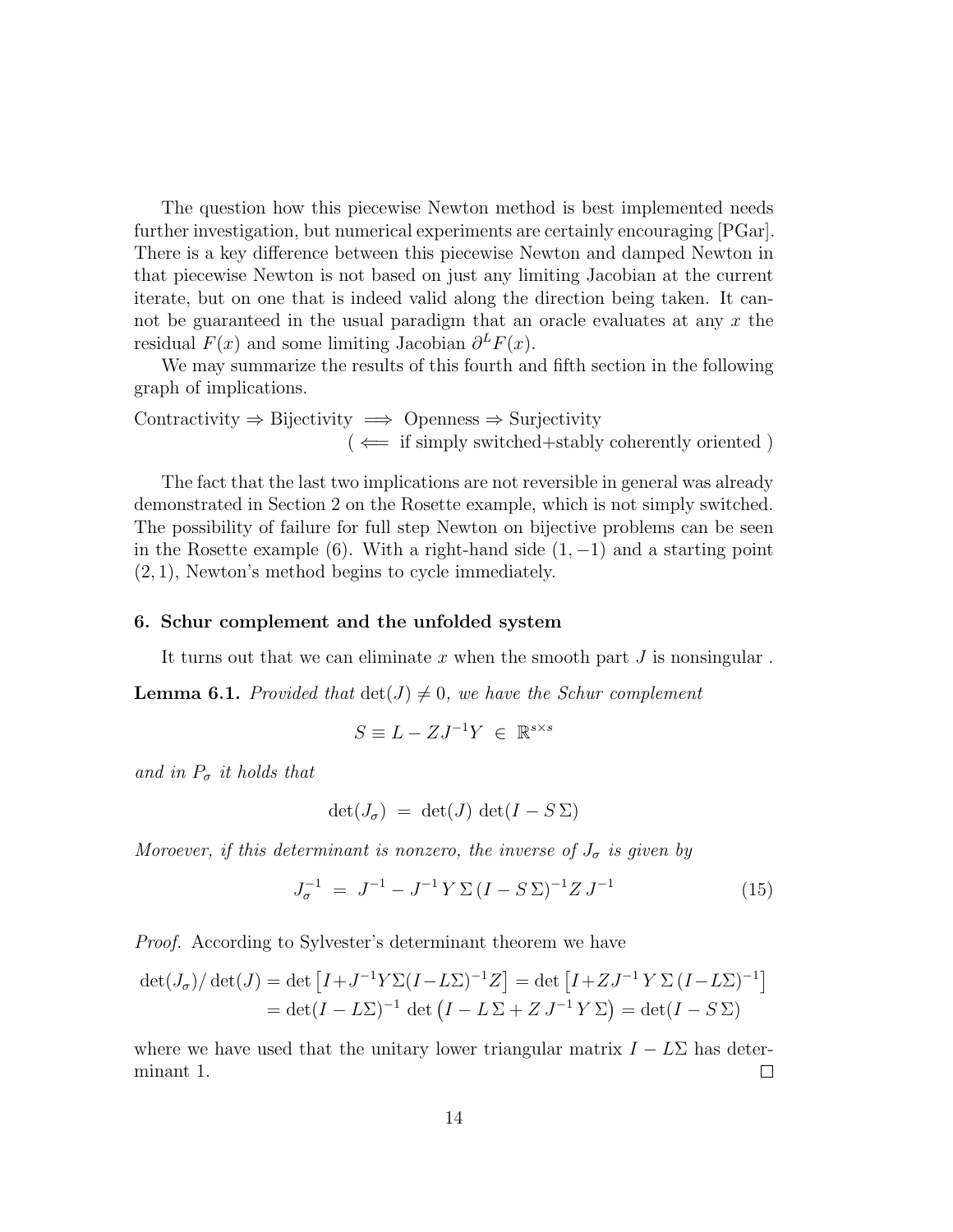Whenever J dominates the other three submatrices, things are not too difficult, as we will see below. Notice that nonsingular linear transformations on the independents x and/or the dependents y leave the Schur complement completely unchanged. At least for (generalized) Newton variants we could therefore assume without loss of generality that  $J = I$ , although that does not seem to help all that much.

Rescaling the switching variables  $z$  by a positive diagonal matrix  $D$  would modify Z to  $DZ$ , Y to  $Y D^{-1}$  and replace L by the similarity transformation  $DLD^{-1}$ , which is still strictly lower triangular. One can choose D such that the transformed  $DLD^{-1}$  is arbitrarily small in any one of the standard norms that are monotonic in the coordinates, but that may require a pretty wild scaling. More important is the Schur complement  $S$ , which would also be replaced by its similarity transformation  $DSD^{-1}$ .

## Conditions for coherent orientation

The condition that  $\det(I - S\Sigma)$  be positive for all switching matrices  $\Sigma$  is sufficient for coherent orientation of  $F$ . In Theorem 2.3 of [Rum97] Rump gave several equivalent properties, one of which is that the sign real spectral radius

$$
\rho_0^s(S) \equiv \max \{ \rho_0(\Sigma S) : \Sigma \in \mathbf{diag}(-1,1)^n \}
$$

is less than 1. Here  $\rho_0(S) \leq \rho(S)$  denotes the *real spectral radius* of a square matrix, i.e., the largest modulus of any real eigenvalue of  $S \in \mathbb{R}^{n \times n}$ . The complex eigenvalues are ignored in this maximization, which makes  $\rho_0(S)$  highly discontinuous with respect to S. Remarkably,  $\rho_0^s(S)$  is again continuous in the entries of S and it vanishes exactly when  $S$  is permuted strictly triangular. This is true for the leading part L of our Schur complement so that we must have  $\rho_0^s(S) < 1$  when the additional term  $Y J^{-1}Z$  is sufficiently small. In general, deciding whether  $\rho_0^s(S)$  lies below a given bound is an NP hard problem. Rump also showed that the following property is sufficient, but not necessary for  $\rho_0^s(S) < 1$  and, thus, coherent orientation.

**Definition 6.2.** An abs-normal form of  $F$  is called smoothly dominant if

$$
\rho \equiv \|DSD^{-1}\|_p < 1
$$

for some p-matrix norm and some positive diagonal scaling D.

This condition was already used by Bokhoven in his dissertation [vB81]. Now we will show that coherent orientation can be present even when all  $p$ -norms are substantially greater than 1, i.e., when the PL system is far from being smoothly dominant.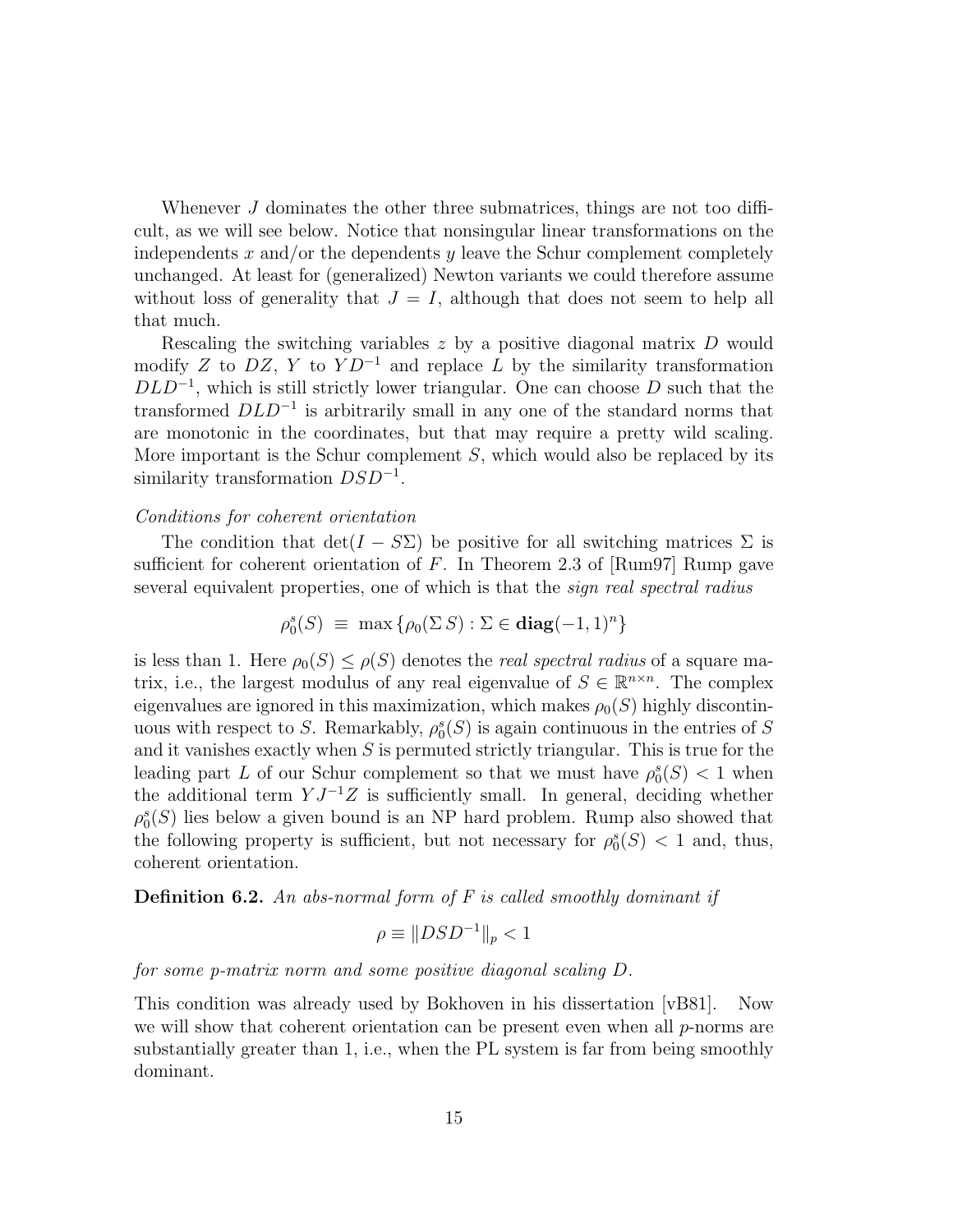**Lemma 6.3.** There are matrices  $S_n \in \mathbb{R}^{n \times n}$  with signed real spectral radius  $\rho_0^s(S) \leq 0.9$  for which all p norms  $||S_n||_p$  are greater than 1 and  $\lim_n ||S_n||_p = \infty$ . *Proof.* We consider the following matrix  $S = S_n$ , which is just a scaling of the one given in [Rum97]

$$
S = \frac{9}{10} \cdot (\mathbf{sign}(j - i))_{i,j=1...n} \in \mathbb{R}^{n \times n}
$$
 (16)

Its  $L_1$  and  $L_\infty$  norm are obviously equal to  $||S||_1 = 0.9 (n-1) = ||S||_\infty$ . Moreover, multiplying S by the first Cartesian basis vector  $e_1 = (1, 0, 0, \ldots, 0) \in \mathbb{R}^n$ , we find for any other  $p \in [1,\infty]$ 

$$
||S||_p = \max_{x \neq 0} \frac{||Sx||_p}{||x||_p} \ge \frac{||Se_1||_p}{||e_1||_p} = ||Se_1||_p = 0.9 (n - 1)^{1/p} \xrightarrow{n \to \infty} \infty
$$

Hence, we cannot achieve smooth dominance for any  $p > 1$ . However, from [Rum97] we know that the sign real spectral radius satisfies  $\rho_0^s(S) = 0.9 < 1$  so that we have coherent orientation of F.  $\Box$ 

To see that smooth dominance can also arise when  $\rho(|S|) > 1$  let us consider the  $2 \times 2$  matrix

$$
S = R(\frac{\pi}{2}) = \frac{0.9}{\sqrt{2}} \begin{pmatrix} 1, -1 \\ 1, 1 \end{pmatrix}
$$

It represents a rotation by  $\pi/2$  followed by a contraction by 0.9. Then we have

$$
||S||_2 = 0.9 < 1 < 0.9\sqrt{2} = \rho(|S|)
$$

As a more interesting example for smooth dominance let us consider a problem

$$
Tx + \max(x, 0) = b, \quad \text{where} \quad T \succ 0
$$

is symmetric positive definite, the stronger assumption used in [BC08]. Rewriting this problem in abs-normal form using  $\max(x, 0) \equiv (x + |x|)/2$  we obtain

$$
z = x
$$
 and  $y = -b + (T + I/2)x + |z|/2$ 

This corresponds to  $c = 0, Z = I, L = 0, J = T + I/2, Y = I/2$  and yields the Schur complement  $S = 0 - (T + I/2)^{-1/2} = -(I + 2T)^{-1} \prec 0$ . It is negative definite with spectral radius below 1. Hence, we have smooth dominance as  $||DSD^{-1}||_2 < 1$  for  $D = I$ . We have verified that the fixed point iteration suggested in 20 below converges when  $T$  is the usual second order divided difference stencil. However, it does so very slowly and applying the generalized Newton iteration (7) and equivalently (21), also advocated by in [BC08] turns out to be much more effective.

An even stronger condition for smooth dominance and thus coherent orientation follows from the well known result of Perron-Frobenius.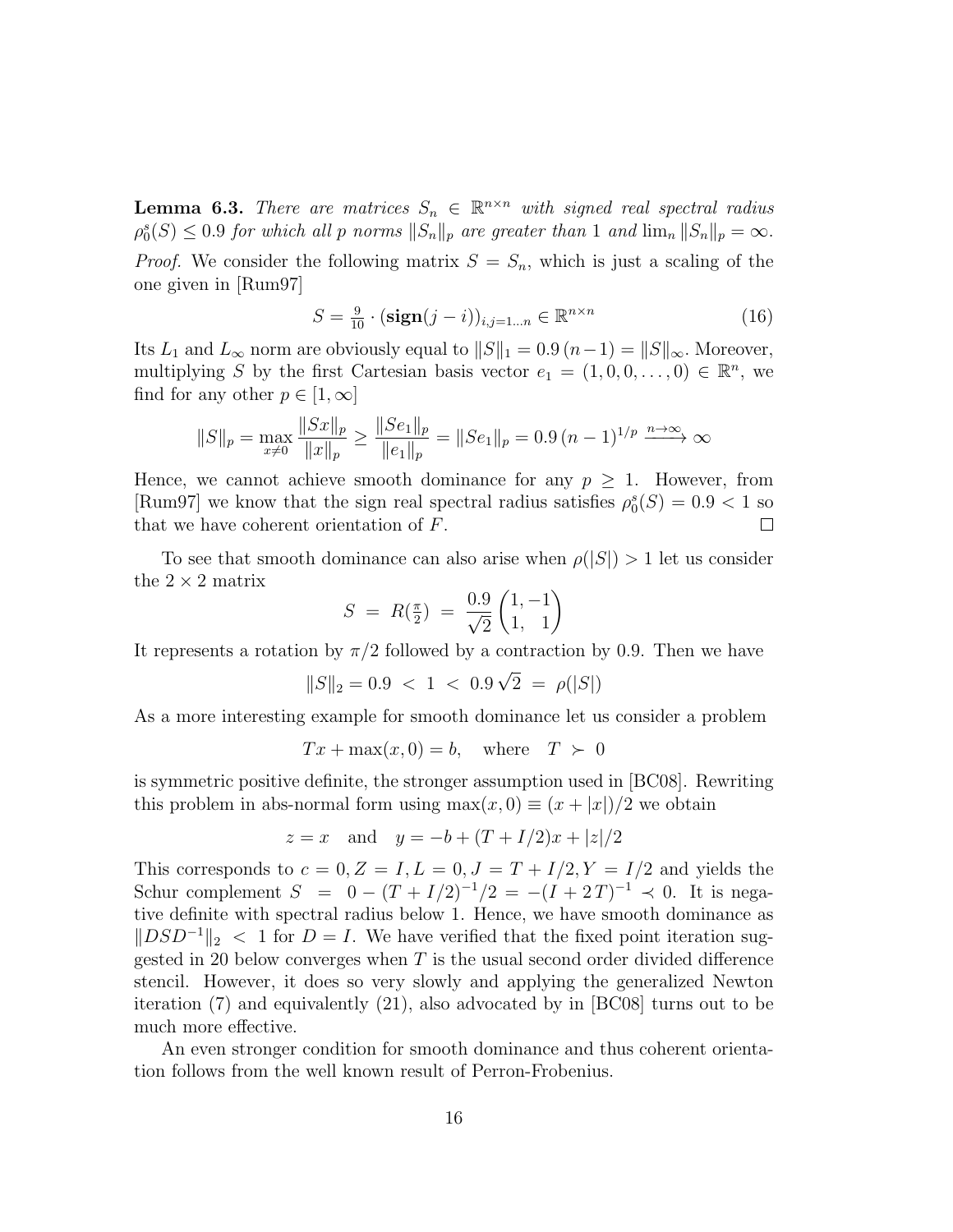## Lemma 6.4. Perron-Frobenius scaling

Suppose the componentwise modulus  $|S|$  is not permuted block-triangular. Then its spectral radius  $\rho(|S|)$  is positive and the corresponding eigenvector  $d \in \mathbb{R}^n$  is strictly positive such that, with  $D = diag(d)$  where  $e \in \mathbb{R}^s$  is the vector of ones

$$
D^{-1}Sd \ \equiv \ D^{-1}SD \ e = \rho(|S|)e \ \implies \ \|D^{-1}SD\|_{\infty} \ = \ \rho(|S|)
$$

If  $\rho(|S|) = 0$ , the norm  $||D^{-1}SD||_{\infty}$  can be made arbitrarily small.

*Proof.* It is well known that all components of the eigenvector  $d$  are positive if the corresponding eigenvalue  $\rho(|S|)$  is nonzero. Then we find immediately that e is the eigenvector associated with the largest eigenvalue of  $|\tilde{S}|$  for  $\tilde{S} = D^{-1}SD$ , which in turn shows that  $\|\tilde{S}\|_{\infty} = \||\tilde{S}\|_{\infty}$  has the same value. If  $\rho(|S|) = 0$ , we can add  $\varepsilon e e^{\top}$  to  $|S|$  and apply the first observation to establish the second.  $\square$ can add  $\varepsilon e e^{\top}$  to |S| and apply the first observation to establish the second.

According to the Lemma, absolute contractility i.e.,  $\rho(|S|) < 1$ , implies smooth dominance in the infinity norm. Moreover, we may always similarity transform S by some diagonal  $D > 0$  such that all rows of  $\tilde{S} \equiv D^{-1}SD$  have the same  $l_1$ norm equaling  $\rho(|S|) = \rho(|\tilde{S}|)$ . We will call this process *equilibration*. This may not work if S is reducible in that it is permuted block triangular, which can for example be tested by the algorithm given in [DER86]. In the reducible case the unfolded system discussed below can be decomposed into several subsystems, to which our solution techniques can be applied successively. Consequently, we may assume from now on without loss of generality that the sparsity pattern of S is irreducible, which also implies  $\rho_0^s(S) > 0$ . Alternatively, we can scale by the left Perron-Frobenius vector  $\tilde{d}$  of |S| to achieve  $\|\tilde{D}^{-1}S\tilde{D}\|_1 = \rho(|S|)$  for  $\tilde{D} = \mathbf{diag}(\tilde{d}),$ but that appears to be of little help here.

### The unfolded system

We will assume throughout that  $J$  is nonsingular, hence, that  $S$  is well defined and that a suitable scaling was applied to make some norm  $||S||_p$  small, if not necessarily less than one. So far we have looked at (2) as a system that defines a unique  $z \in \mathbb{R}^s$  and thus a corresponding y for each  $x \in \mathbb{R}^n$  via the first set of s triangular equations. Now suppose we have given a fixed target value y, which we can subsume into  $b$ , and compute for each  $z$  the corresponding value

$$
x = x(z) \equiv -J^{-1}(b + Y|z|)
$$
 (17)

Substituting this result into the first equation we obtain for  $z$  the piecewise linear system

$$
H(z) \equiv z - L|z| + ZJ^{-1}Y|z| = (I - S\Sigma)z = \hat{c} \equiv c - ZJ^{-1}b \tag{18}
$$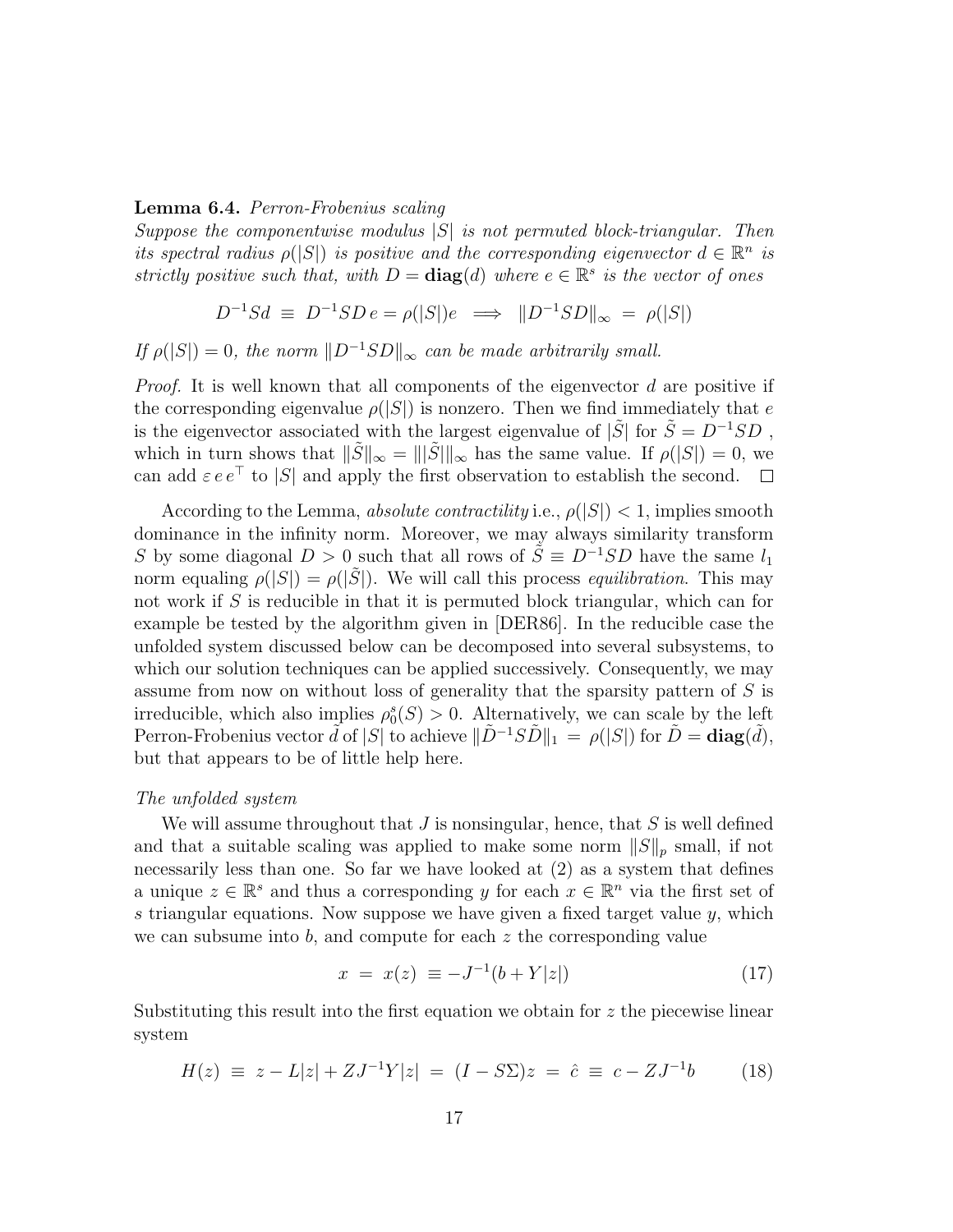Note that the generalized Jacobians  $(I-S \Sigma)$  of the unfolded vector function  $H(z)$ all have the same determinant sign exactly when  $\rho_0^s(S) < 1$ , which we encountered as sufficient condition for the coherent orientation of F. Generally,  $F(z)$  must be coherently oriented if this is true for  $H(z)$ , but the converse implication is usually not true. The reason is that while all possible sign combination of  $z$  arise in the domain  $\mathbb{R}^s$  of z, the switching variables  $z = z(x)$  are typically restricted to a Lipschitzian submanifold in  $\mathbb{R}^s$  as x ranges over  $\mathbb{R}^n$ .

Conversely, for any given z solving the lower part of  $(2)$  for x yields the corresponding value

$$
z = z(x) \equiv G^{-1}(c + Zx)
$$
 with  $G(z) \equiv z - L|z|$  (19)

As stated by Lemma 6.4 we can make any p-norm  $||L||_P$  of the strictly lower triangular matrix L as small as possible and in particular smaller than 1. Then the existence of  $G^{-1}$  follows not only from the triangularity of L but also the Banach fixed point theorem. Now we can observe that solutions of the original problem OPL and the unfolded problem UPL correspond to each other.

Lemma 6.5 (One-to-One solution correspondence).

Under our general assumptions with  $\det(J) \neq 0$  a point  $x_* \in \mathbb{R}^n$  is a solution of the OPL  $F(x) = 0$  if and only if it is a fixed point of  $x(z(x))$ , which is in turn equivalent to  $z_* = z(x_*)$  being a fixed point of  $z(x(z))$  and equivalently a solution of the UPL  $H(z) = \hat{c}$ .

*Proof.* We have the equivalences  $F(x) = 0$ 

$$
\iff x = -J^{-1}[b + Y|z|] \text{ with } z = c + Zx + L|z|
$$
  
\n
$$
\iff x = -J^{-1}[b + Y|z|] \text{ with } G(z) = c + Zx
$$
  
\n
$$
\iff x = -J^{-1}[b + Y|G^{-1}(c + Zx)|]
$$
  
\n
$$
\iff x = x(z(x)) \iff z = z(x(z))
$$
  
\n
$$
\iff z = G^{-1}(c + Zx) \text{ with } x = -J^{-1}(b + Y|z|)
$$
  
\n
$$
\iff G(z) = c - ZJ^{-1}(b + Y|z|)
$$
  
\n
$$
\iff G(z) = c - ZJ^{-1}(b + Y|z|)
$$

which is equivalent to  $H(z) = \hat{c}$  defined in (18) as asserted.

We may interpret  $H(z)$  as a simply switched PL function in absnormal form with  $z \equiv x, Z = I = J, L = 0$ , and  $Y = -S$ . The Schur complement is then again  $0 - (-S)S I^{-1}I = S$ , which was to be expected. Since the LIKQ condition is satisfied, the unfolded function  $H(z)$  is always bijective if and only if it is open, which happens exactly when  $\rho_0^s(S) < 1$ .

 $\Box$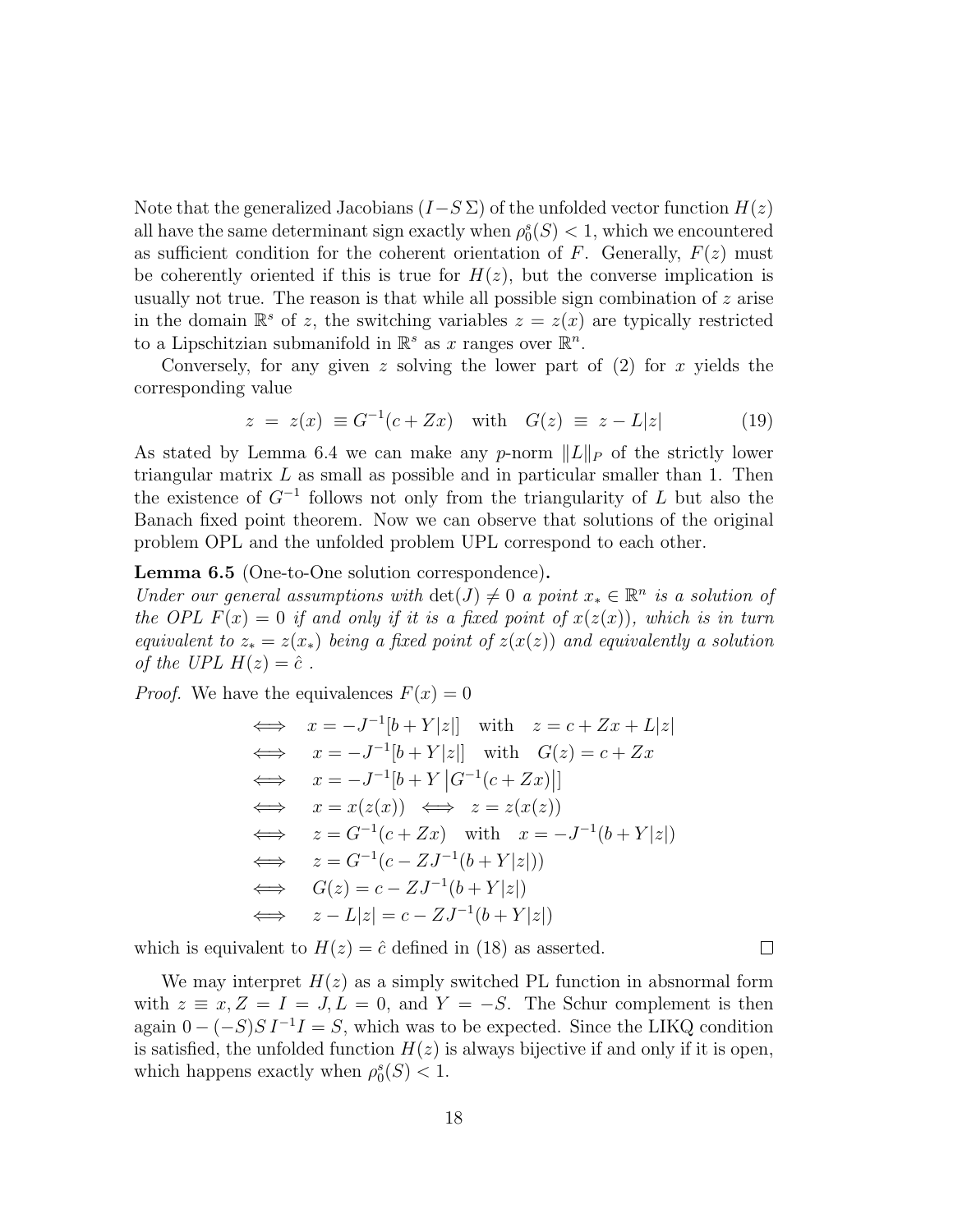#### 7. Solving the unfolded system UPL

In view of Lemma 6.5 we can hope that the largely equivalent fixed point iterations  $x^+ = x(z(x))$  and  $z^+ = z(x(z))$  defined by (19) and (17) lead to convergence. As it turns out it is a little easier to establish convergence of the coupled iteration with respect to the z-component and the x component must then converge to its own fixed point by continuity .

Proposition 7.1. If in some p-norm

$$
||S - L||_p + ||L||_p < 1
$$

then the iteration  $z^+ = z(x(z))$  converges from all  $z_0$  to the unique fixed point  $z_*$ . Moreover, the corresponding  $x_* = -J^{-1}(b+Y|z_*|)$  is the unique root of  $F(x) = 0$ .

*Proof.* Since for any pair  $z, y \in \mathbb{R}^s$  by the inverse triangle inequality

$$
||G(z) - G(y)||_p = ||(z - y) - L(|z| - |y|)||_p \ge ||z - y||_p(1 - ||L||_p|)
$$

the inverse  $G^{-1}$  has the Lipschitz constant  $1/(1 - ||L||_p)$ . The Lipschitz constant of the map  $R(z) \equiv \hat{c} - ZJ^{-1}Y|z|$  is simply  $||Z J^{-1}Y||_p$ , which can be expressed in terms of the Schur complement as  $||S - L||_p$ . Using the multiplicativity of Lipschitz constants we derive for the fixed point iteration  $z(x(z)) = G^{-1} \circ R(z)$ 

$$
\sup_{z \neq y} \frac{\|G^{-1} \circ R(z) - G^{-1} \circ R(y)\|_p}{\|y - z\|_p} \ \leq \ \frac{\|Z J^{-1} Y\|_p}{1 - \|L\|_p} \ = \ \frac{\|S - L\|_p}{1 - \|L\|_p}
$$

Since the last upper bound is less than 1 exactly when the assumption of the proposition is satisfied, convergence follows again by Banach's fixed point theorem. The last assertion holds by substitution of  $(x_*, z_*)$  into (2).  $\Box$ 

#### Modulus Algorithm

It follows immediately from the triangle inequality that the fixed point iteration is only guaranteed to converge when the problem is smooth dominant in that  $||S||_p < 1$ . Under that somewhat weaker condition one may apply the simpler fixed point iteration

$$
z^{+} = \hat{H}(z) \equiv \hat{c} + S|z| \tag{20}
$$

Here no triangular substitution process is needed and S may or may not be formed explicitly. If not, we have to just solve one linear system in  $J$  at each iteration and multiply vectors by the matrices  $Y, Z$  and L. A lack of smooth dominance may then only be discovered by nonconvergence. The simple fixed point iteration was described as *modulus algorithm* in Theorem 10 on page 72 of [vB81]. We restate the basic convergence result.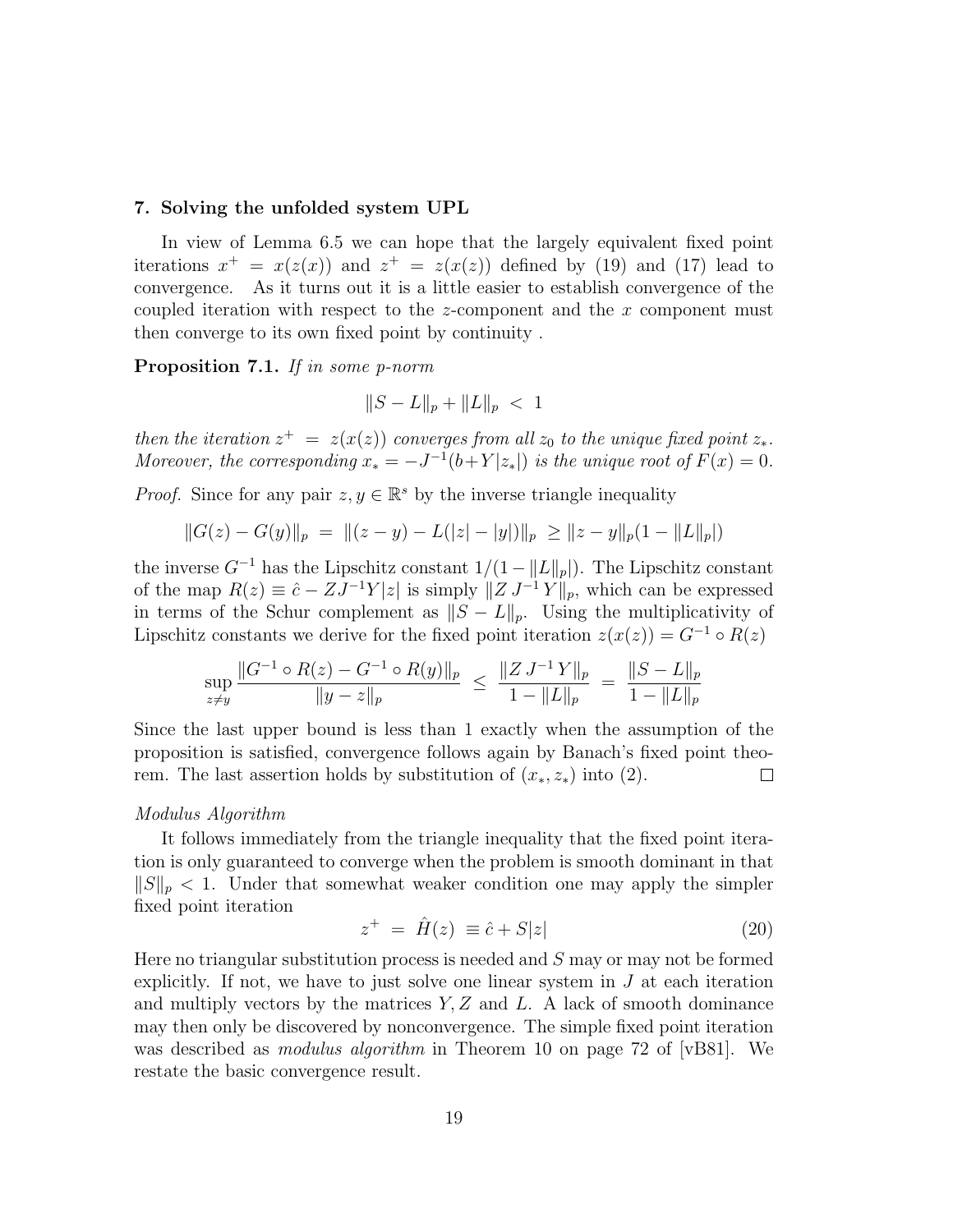Proposition 7.2. If the abs-normal form of F is smoothly dominant in that  $\rho = ||S||_p < 1$ , then the iteration (21) converges for all  $\hat{c}$  from any  $z_0$  to the unique solution  $z_* = H^{-1}(0)$ .

*Proof.* To prove contractivity of  $\hat{H}$  on  $\mathbb{R}^s$  we note that

$$
\|\hat{H}(z) - \hat{H}(\tilde{z})\|_{p} = \|S(|z| - |\tilde{z}|)\|_{p} \le \|S\|_{p}\| |z| - |\tilde{z}|\|_{p} \le \rho \| |z - \tilde{z}|\|_{p} = \rho \|z - \tilde{z}\|_{p}
$$

Thus, the Banach fixed point theorem ensures linear convergence to a unique root with monotonically declining error norms  $||z_k - z_*||_p$ .  $\Box$ 

To verify that coherent orientation is not sufficient for the fixed point iteration to converge we applied it to the example  $S = S_n$  from (16) for  $n = 1000$  with  $c =$  $(\sin(i))_{i=1...n}$  and  $z_0 = \mathbf{0} \in \mathbb{R}^n$ . Then  $z^+ = \hat{c} + S|z|$  diverges immediately. Whether there can be convergence of the fixed point iteration from generic starting points without smooth dominance is not yet clear.

### Generalized Newton on ULP

The convergence of the fixed point iterations is quite reliable, but may be asymptomatically rather slow. In particular, neither fixed point iteration promises finite convergence, so we wish to again examine Newton variants. Applying the generalized Newton method to  $H(z) = \hat{c}$  we obtain the recurrence

$$
z_{+} = z - A^{-1}(H(z) - \hat{c}), \quad \text{with} \quad A \in \partial^{L} H(z) \tag{21}
$$

Since all A now have the simple form  $I - S \Sigma$ , we obtain as a specialization of Proposition 5.1

**Proposition 7.3.** If the abs-normal form of  $F$  is smoothly dominant such that  $\rho = ||S||_p < 1/3$ , then the iteration (21) converges for all  $\hat{c}$  in finitely many iterations from any  $z_0$  to the unique solution  $z_* = H^{-1}(0)$ . Moreover, the pnorms of both  $z - z_*$  as well as  $H(z) - \hat{c}$  are monotonically reduced

Proof. This time we simply need to bound

$$
\|(I - S\Sigma)^{-1}S(\Sigma - \tilde{\Sigma})\|_{p} \le \|(I - S\Sigma)^{-1}\|_{p} \|S\|_{p} \|\Sigma - \tilde{\Sigma}\|_{p} \le 2\rho/(1 - \rho) < 1
$$

everything else follows as above.

Again the requirement that  $\rho = ||S||_p < 1/3$  seems rather strong. To develop an alternative condition we note that the Newton iterate  $z^+$  reached from a current point z with  $\sigma = \text{sign}(z)$  and  $\Sigma = \text{diag}(\sigma)$  is simply given by

$$
z^+ = (I - S\Sigma)^{-1}c
$$

 $\Box$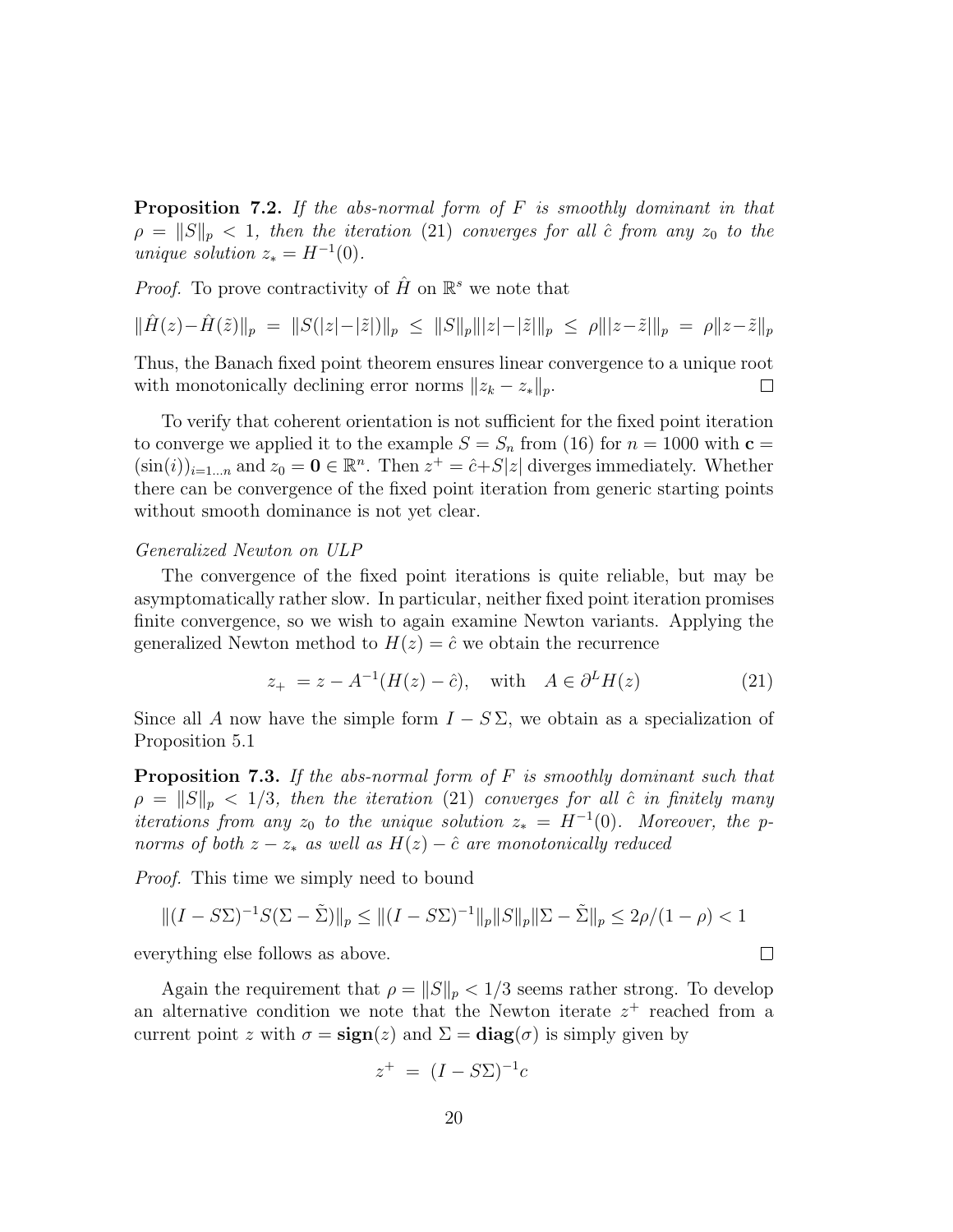In other words, the signature vector  $\sigma = \text{sign}(z)$  uniquely determines the next iterate  $\sigma^+ = \sigma(z^+)$ , provided  $\sigma$  is definite, i.e., contains no zeros. For generic  $\hat{c}$ the  $2^n$  possible images  $\sigma^+$  defined by definite  $\sigma$  will also be definite. Then we may interpret the Newton iteration as a finite automaton with the transition function  $\sigma^+ = N(\sigma)$  on the state set  $\mathcal{V} \equiv \{-1,1\}^n \equiv \{-,+\}^n$ . We can also regard the  $\mathcal{V}$ as the vertex set of a directed graph with the edges  $(\sigma, N(\sigma))$ . An example with  $n = 3$  depicting the counter example of Proposition 7.7. is shown in Fig. 2



Figure 2: Transition Graph of Newton's method on unfolded system

Since all vertices  $\sigma$  in the directed graph G have a unique outgoing arc  $(\sigma, N(\sigma))$  its structure is rather simple.

**Proposition 7.4.** Each connected component of the transition graph  $\mathcal G$  contains either one fixed point or a cycle of length greater than 1.

*Proof.* From any initial  $z_0$  the sequence of iterations  $z_k = N^k(z_0)$  stays in the connected component of  $z_0$  and must reach a fixed point or begin to cycle. Let  $C(z_0)$  denote the set of vertices that are touched infinitely often by this sequence. Let  $Prec(C(z_0))$  denote the set of all  $z \in \mathcal{G}$  with  $C(z) = C(z_0)$ . Suppose the connected subgraph  $Prec(C(z_0))$  had outgoing or incoming edges. There can be no incoming edges because repeatadly applying N to their origins would also lead to  $C(z_0)$ . Also there can be no outgoing edges because their origins would lead to a cycle or fixpoint outside  $Prec(C(z_0))$ . This completes the proof.  $\Box$ 

To avoid cycling, we may impose the condition  $\rho(|S|) \leq 1/2$ , which allows us to prove finite termination and even limit the computational effort to  $n^3/3$  fused multiply adds. In fact, the method simply amounts to a sign controlled version of Gaussian elimination.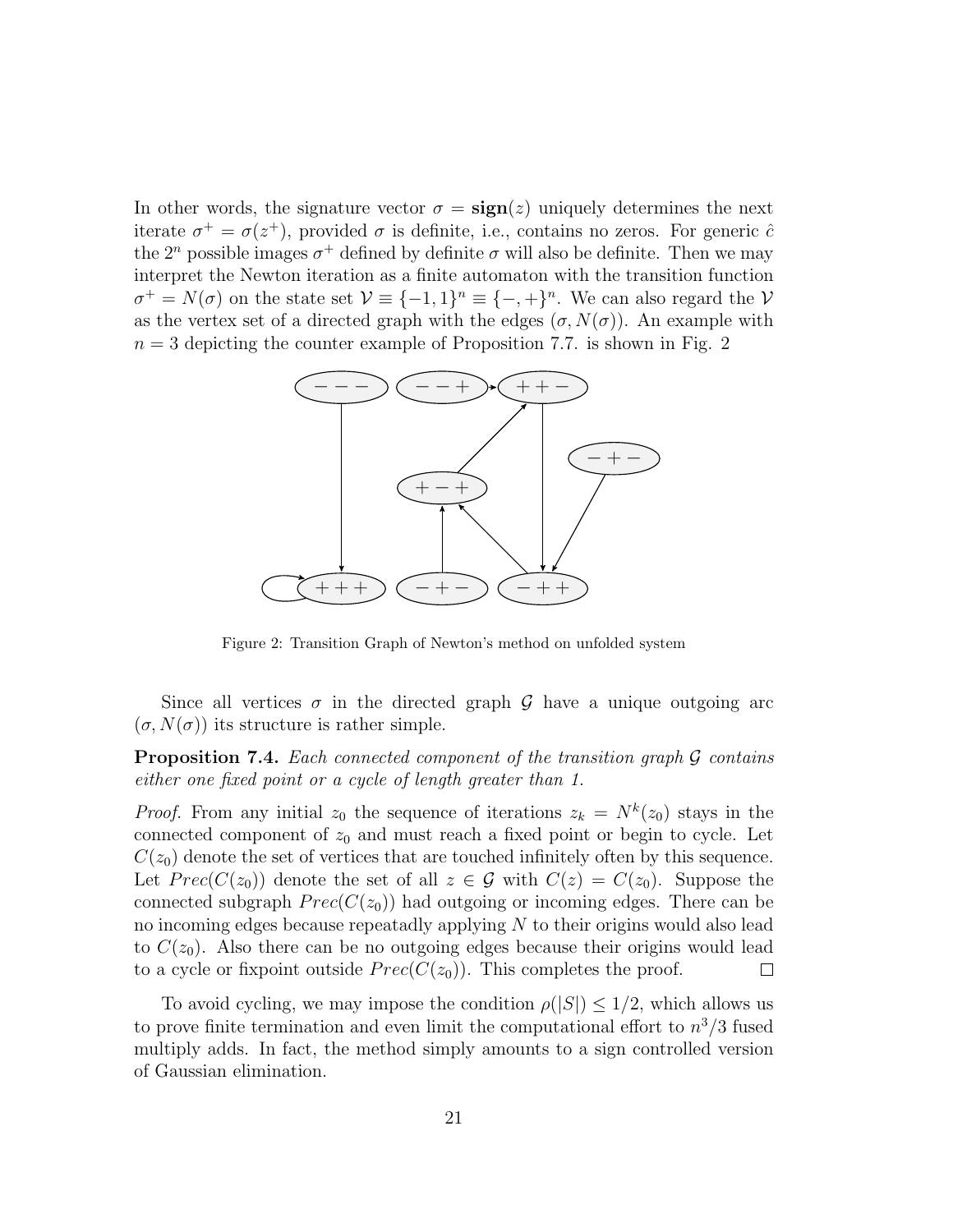**Proposition 7.5.** Suppose the Schur complement  $|S|$  is irreducible and absolutely contractive with  $\rho = \rho(|S|) \leq 1/2$ . Then the iteration (21) converges for all  $\hat{c}$  in at most s iterations from any  $z_0$  to the unique solution  $z_* = H^{-1}(0)$ .

Proof. After equilibration by the Frobenius-Perron vector we may assume without loss of generality that  $\rho = \rho(|S|) = ||S||_{\infty} \leq 1/2$ . Using the Neumann expansion we then find that for any given signature  $\Sigma$ 

$$
A_{\sigma} \equiv (I - S\Sigma)^{-1} - I = \sum_{i=1}^{\infty} (S\Sigma)^i \implies \|A_{\sigma}\|_{\infty} \le \sum_{i=1}^{\infty} \|S\Sigma\|_{\infty}^i \le \frac{\rho}{1 - \rho} \le 1
$$

Dropping the counter k and the hat of  $\hat{c}$  we find that the Newton iterate  $z^+$ reached form a current point z with  $\sigma = \text{sign}(z)$  is simply given by

$$
z^+ = (I - S\Sigma)^{-1}c = (I + A_{\sigma})c.
$$

Now we perform symmetric pivoting by reordering the equations and the components of z such that the first component  $c_1$  of the permuted vector c is its largest, i.e.,  $|c_1| = ||c||_{\infty}$ . Then we find that

$$
|z_1^+ - c_1| = |e_1^\top A_\sigma c| \le ||e_1^\top A_\sigma||_1 ||c||_\infty \le |c_1|\rho/(1-\rho) \le |c_1|
$$

Hence, the sign of the first component of  $z^+$  is the same as  $\sigma_1 \equiv \text{sign}(c_1)$  or possibly zero. In either case we have  $|z_1| = \sigma_1 z_1$  for sure. This will remain true over all subsequent iterations. Note that the reorderings of the equations do not affect the Newton iterates. Knowing the sign of  $z_1$  allows us to rewrite the first equation and express it as a linear combination of the other  $|z_j|$ , namely

$$
z_1(1 - \sigma_1 s_{11}) = c_1 + \sum_{j=2}^s s_{1j} |z_j| \implies z_1 = \frac{c_1}{1 - \sigma_1 s_{11}} + \sum_{j=2}^s \frac{s_{1j} |z_j|}{(1 - \bar{\sigma}_1 s_{11})}
$$

Substituting this relation into the other equations, which corresponds to one step of Gaussian elimination, we obtain for  $i = 2...s$ 

$$
z_i = c_i + c_1/(1 - \sigma_1 s_{11}) + \sum_{j=2}^s [s_{ij} + (s_{i1} s_{1j})/(1 - \bar{\sigma}_1 s_{11})]|z_j| \equiv \tilde{c}_i + \sum_{j=2}^s \tilde{s}_{ij}|z_j|
$$

Hence, we have reduced the piecewise linear system in s switching variables to one in s−1 variables. The new matrix  $\tilde{S} \equiv (\tilde{s}_{ij})_{j=2...s}^{i=2...s}$  satisfies  $\|\tilde{S}\|_{\infty} \leq \rho = \|S\|_{\infty}$ since, for each  $i > 1$ ,

$$
\sum_{j=2}^{s} |\tilde{s}_{ij}| \le \sum_{j=2}^{s} |s_{ij}| + \frac{|s_{i1}|}{(1 - \bar{\sigma}_1 s_{11})} \sum_{j=2}^{s} |s_{1j}| \le \rho - |s_{i1}| + \frac{|s_{i1}|(\rho - |s_{11}|)}{(1 - \bar{\sigma}_1 s_{11})} < \rho
$$

Now we can apply the argument recursively to see that on each Newton iteration one additional component of z has its sign fixed for good.  $\Box$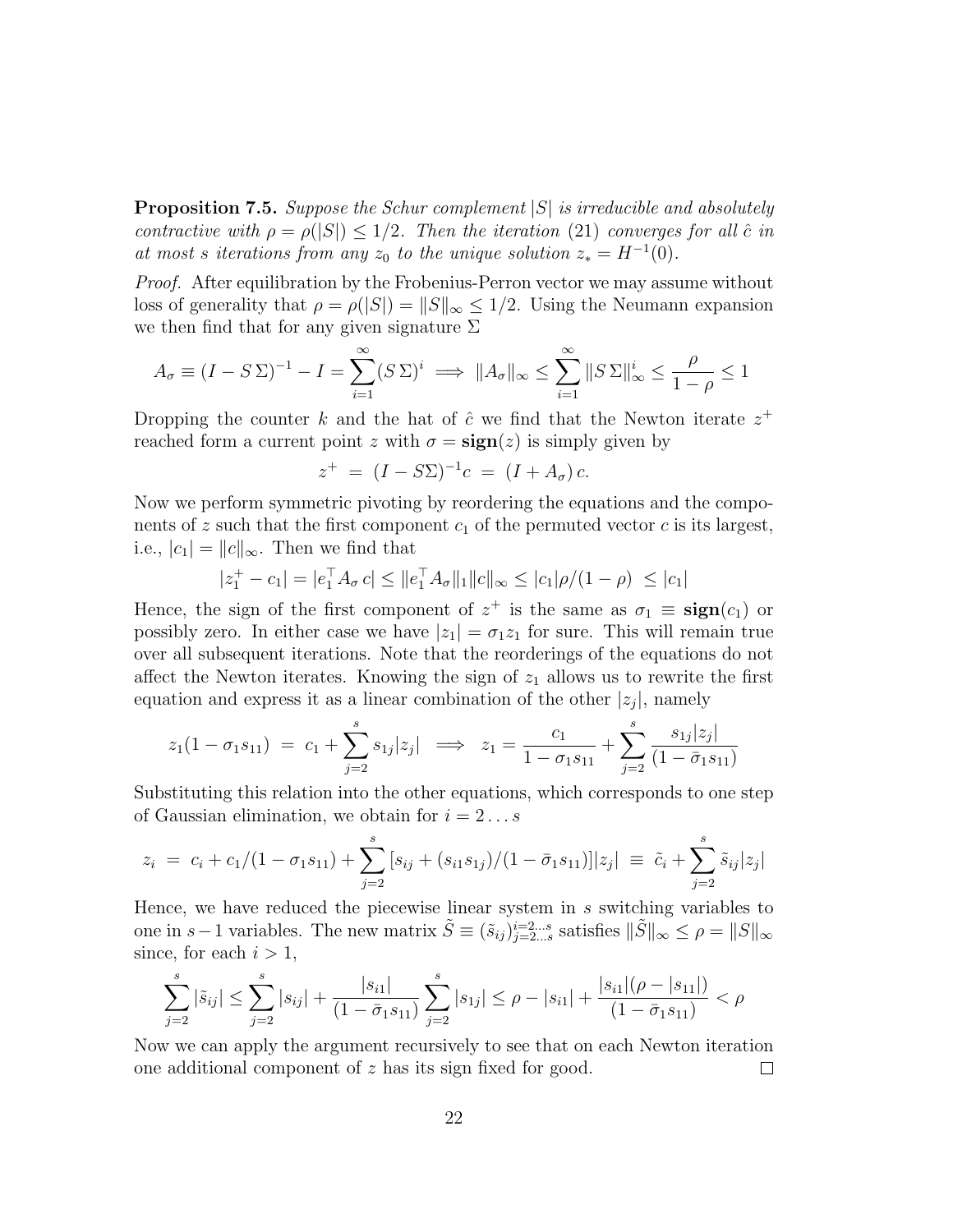### Signed Gaussian Elimination

The reduction argument in the proof can be applied directly to generate a Gaussian elimination procedure, where first the sign  $\sigma_i$  of the  $z_i$  associated with the currently largest constant term  $c_i$  is determined, then  $z_i$  is eliminated and so on until we reach and compute the last component, say  $z_j$ . Then one can perform a backward substitution sweep to actually compute the values of the  $z_i$ . In contrast to an LU factorization, we must repeat the process for any new right-hand side  $\hat{c}$  since the pivoting order has to be adjusted.

**Corollary 7.6.** Any unfolded system  $H(z) = \hat{c}$  with  $\rho(|S|) \leq \frac{1}{2}$  $\frac{1}{2}$  has a unique solution which can be computed by sign controlled Gaussian elimination in at most  $s^3/3$  fused multiply add operations plus  $O(s)$  divisions.

Propositions 7.5 and 7.6 as well as Corollary 7.6 ensure the finite convergence of the generalized Newton method under the conditions  $\rho = ||S||_p < 1/3$  and  $\rho = \rho(|S|) \leq 1/2$ , respectively. Obviously, the second condition does not imply the former, but the converse is also true so that there are problems where only one but not both theorems apply. To demonstrate this we consider the example

$$
S = 0.3 [I - ee^{\top}/9] \in \mathbb{R}^{9} \text{ with } e = (1)_{1...9}
$$

Here S is a scaled elementary reflector so that  $\rho = ||S||_2 = 0.3 \cdot 1 < 1/3$ . However, one can easily check that  $\rho(|S|) = 0.3 \cdot 16/9 = 1.6/3 > 0.5$  so that Proposition 7.5 applies, but neither 7.6 nor its Corollary 7.7.

# Divergence on Cyclic Example

Another question that arises is whether the bound  $1/2$  imposed on  $\rho = \rho(|S|)$ in Proposition 7.6 and its corollary could not be weakened. The answer is that for n of any significant size the bound may only be raised a minute amount above 1/2 without opening the possibility of divergence. More specifically, we have the following family of counter examples, whose instance for  $n = 3$  was already depicted in Figure 2.

**Proposition 7.7.** For  $n > 2$  set  $\hat{c} = (1)_{1...n}$  and define  $S \in \mathbb{R}^{n \times n}$  as the cyclic Töplitz matrix

$$
S = \begin{bmatrix} \mathbf{0} & a \\ a I_{n-1} & \mathbf{0} \end{bmatrix}.
$$

Then, if  $a \in \mathbb{R}$  satisfies

$$
\frac{1}{2} + \frac{1}{2^n} \le a \le \frac{1}{\sqrt{2}},
$$

the generalized Newton method cycles between n distinct and definite points when the initial z contains exactly one negative component and no zeros.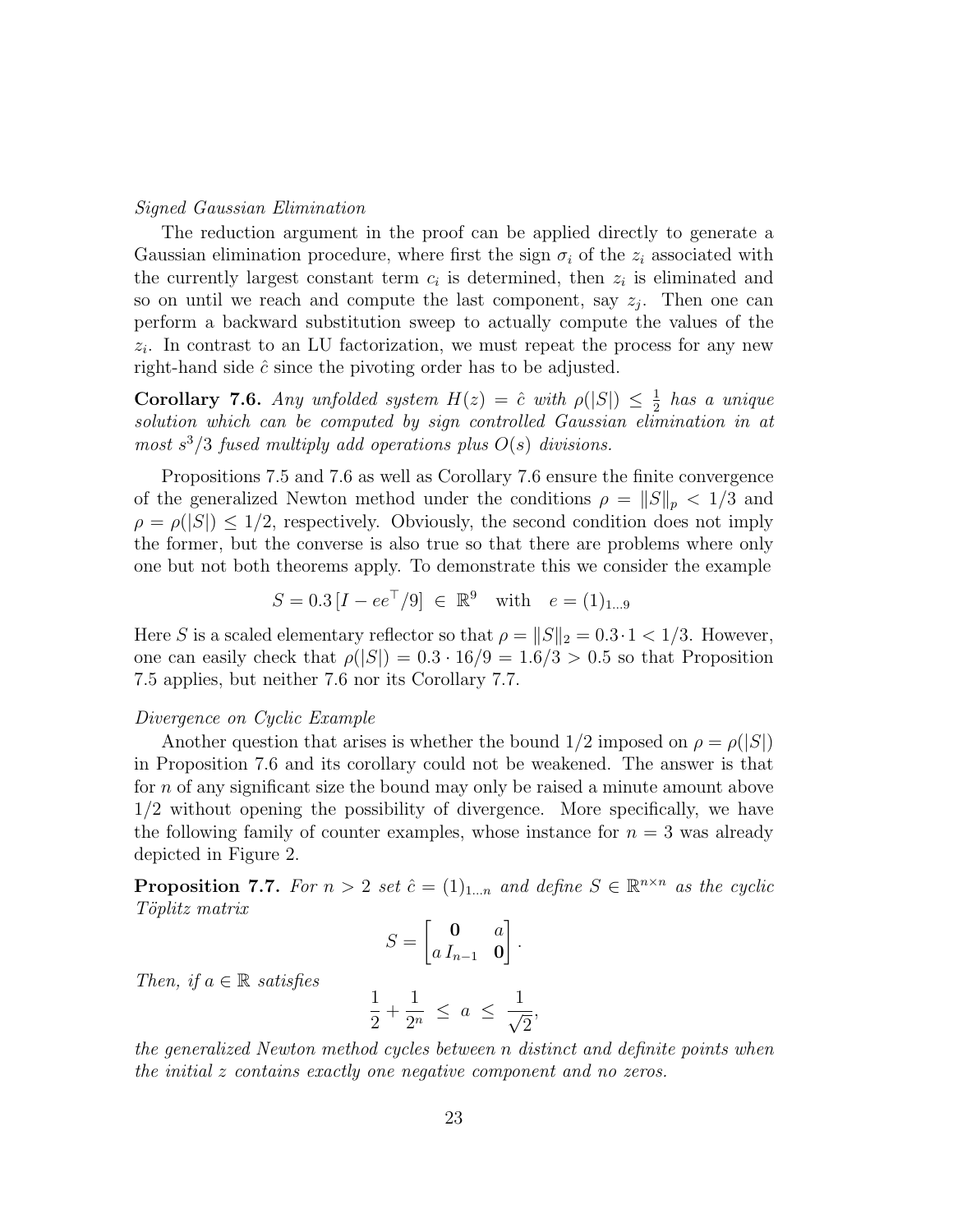*Proof.* Suppose the current approximation  $z = (z_i)_{i=1}^n$  consist of only positive components except for one, say  $z_i < 0$ . Then we will show that the next iterate  $z^+$  has only positive iterates except for  $0 > z_{i^+}^+$  with  $i^+ \equiv 1 + (i \mod n)$ . This relation obviously establishes the assertion, since the single negative sign will cycle infinitely often. Due to the symmetry of the situation we may assume w.l.o.g. that the last component of the current iterate  $z$  is negative. Hence where we have  $\Sigma(z) = \text{diag}(1,\ldots,1,-1)$  and the next iterate  $\zeta = z^+$  is then the solution of the system of linear equations,

$$
\begin{bmatrix} 1 & 0 & \dots & a \\ -a & 1 & \dots & 0 \\ & \ddots & \ddots & \\ & & -a & 1 \end{bmatrix} \begin{bmatrix} \zeta_1 \\ \vdots \\ \zeta_n \end{bmatrix} = \begin{bmatrix} 1 \\ \vdots \\ 1 \end{bmatrix}
$$
 Thus in terms of  $\zeta_1$  the other compo-  
nents  $\zeta_i$  for  $i = 2, \dots, n$  are given by  

$$
\zeta_i = 1 + a \zeta_{i-1} = \left( \frac{1 - a^{i-1}}{1 - a} \right) + a^{i-1} \zeta_1
$$

Substituting these expressions into the first line of the system we find

$$
\zeta_1 + a \zeta_n = 1 \implies \zeta_1 + a \frac{(1 - a^{n-1})}{(1 - a)} + a^n \zeta_1 = 1 \implies \zeta_1 = \frac{1 - 2a + a^n}{(1 + a^n)(1 - a)}
$$

Now we want to achieve a shift of the negative entry from the last to the first position during the iteration from z to  $z^+$ . So  $\zeta_1$  should become negative and  $\zeta_2$ has to stay positive. In other words, we have to impose the two conditions  $\zeta_1 < 0$ and  $\zeta_2 > 0$ . From the first one it follows that

$$
0 > 1 - a \frac{(1 - a^{n-1})}{(1 - a)} \iff \sum_{i=0}^{n-1} a^i > 2
$$

and the second one is equivalent to

$$
0 < \zeta_2 = 1 + a\,\zeta_1 = 1 + \frac{a}{(1+a^n)} \left[ 1 - a \frac{(1-a^{n-1})}{(1-a)} \right] \iff 1 + a^n > 2a^2.
$$

The last condition is certainly met by all  $a \leq 1/\sqrt{2} < 1$ . To ensure the first condition  $\zeta_1 < 0$  we substitute  $a = \frac{1}{2}$  $\frac{1}{2}(1+\Delta a)$  for some  $\Delta a \in (0,\sqrt{2}-1)$ . Clearly, the first condition is monotonic in a and  $\Delta a$  so that, if it holds for the particular  $\Delta a = 2^{1-n}$ , it must also hold for all greater values of that problem parameter. Now we obtain after some elementary manipulations

$$
\sum_{i=0}^{n-1} \left[ \frac{1}{2} (1 + \Delta a) \right]^i > 2 \iff \frac{1 - \left[ \frac{1}{2} (1 + \Delta a) \right]^n}{1 - \frac{1}{2} (1 + \Delta a)} > 2 \iff \Delta a < 2\sqrt[n]{\Delta a} - 1.
$$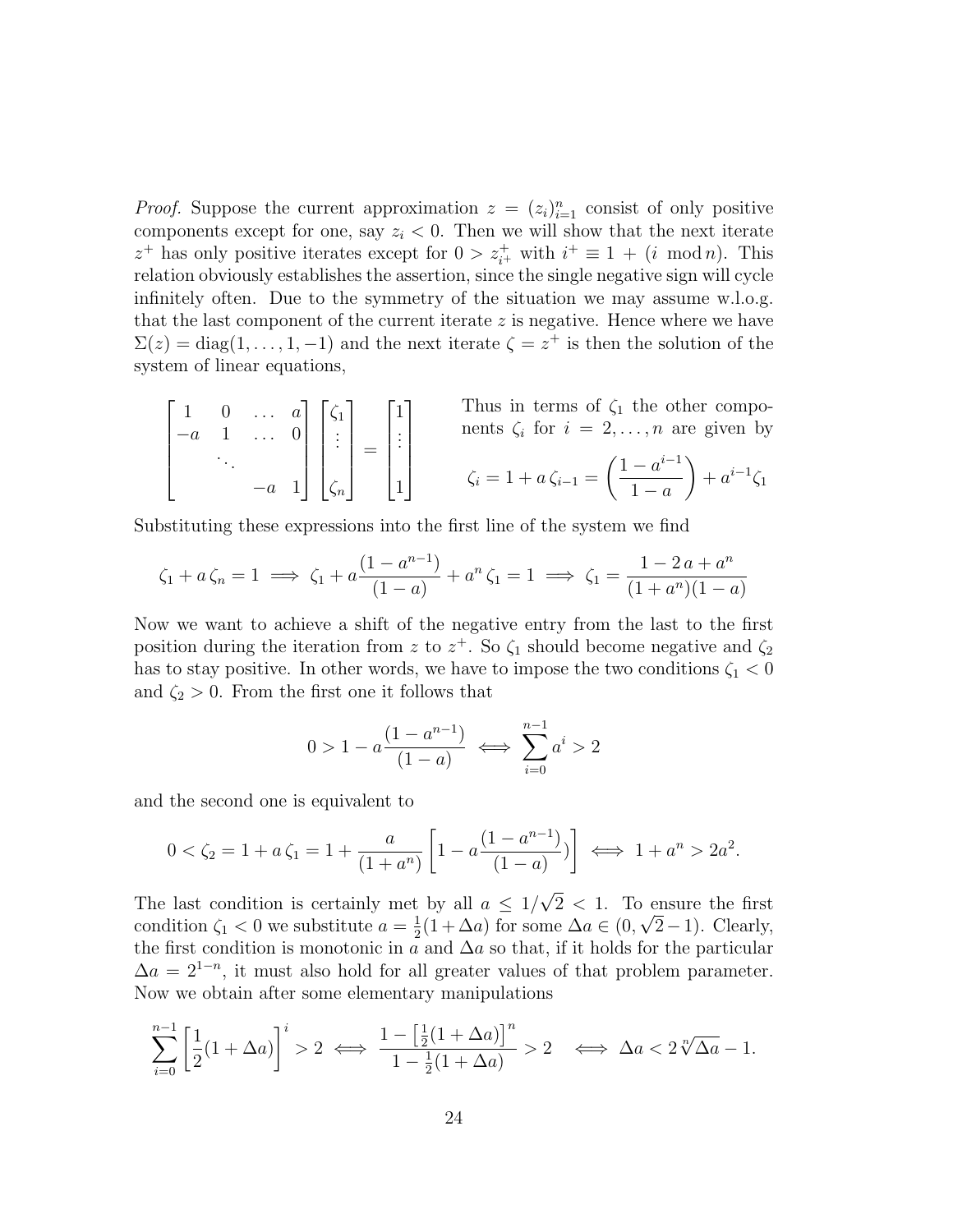The only thing that remains to be shown is that the last inequality holds for  $\Delta a \equiv 2^{1-n}$ . For  $n = 3$  this is easily verified by direct calculation. For all  $n \ge 4$ we obtain the condition

$$
2\sqrt[n]{\Delta a} - 1 = 2^{1/n} - 1 \ge 1/(2n)
$$

Here, the last inequality holds for  $n \geq 2$  since the function  $2^{1/n} - 1 - 1/(2n)$  of n is positive for  $n = 2$  and one can easily check by differentiation that it grows monotonically beyond. Now all that remains to be shown is that  $2^{n-2} < 1/n$ , which one can check quite easily to be indeed satisfied for all  $n > 3$ . This completes the proof.  $\Box$ 

The proposition demonstrates that at least without additional structural information on S we cannot deduce the convergence of full step generalized Newton when  $\rho(|S|) \in [1/2 + 1/2^n, \sqrt{2}]$ . However, the following divide and conquer approach still looks promising.

### Discussion of variants

If we only have  $\rho(|S|) = ||S||_{\infty} < 1$ , it is still clear that there is a unique solution. We may then start as above by guessing that the sign of the largest  $\hat{c}_i$ component determines that of the corresponding  $z<sub>i</sub>$  and eliminate it tentatively from the system. The reduced system will then have a Schur complement  $S$ with  $\rho(|S|) \leq \rho(|S|) < 1$ . Mostly we can expect a reduction in  $\rho$  and may then perform a reequilibration by the Perron-Frobenius vector. Descending in a depth first fashion we will eventually reach a scalar problem that can be easily solved. Handing the reduced solutions back up, we will find that the resulting value for the variable whose sign was guessed is either right, in which case we can proceed further up the decision tree, or wrong, in which case we have to switch the sign and descent for a second time. If, at first, we pick the wrong sign every time, all 2 <sup>s</sup> possibilities must be tried. This is of course highly unlikely, especially when the top level  $\rho$  is already significantly smaller than 1. Naturally, we never need to explicitly equilibrate the system matrices, but just update the Perron Frobenius eigenvector d, which then allows the determination of the proper next pivot by maximizing  $d_i\hat{c}_i$ . Alternatively one may try piecewise Newton, which also might need  $2<sup>s</sup>$  tries as far as we can see.

Because our fixed point iteration and the modulus method normally yield only linear convergence, it becomes immediately clear that it does not reduce to semi-smooth Newton. Under the assumption of smooth dominance the local convergence result of Qi et all applies and we must have finite convergence on PL problems whenever convergence occurs at all. Of course, evaluating  $H(z)$  is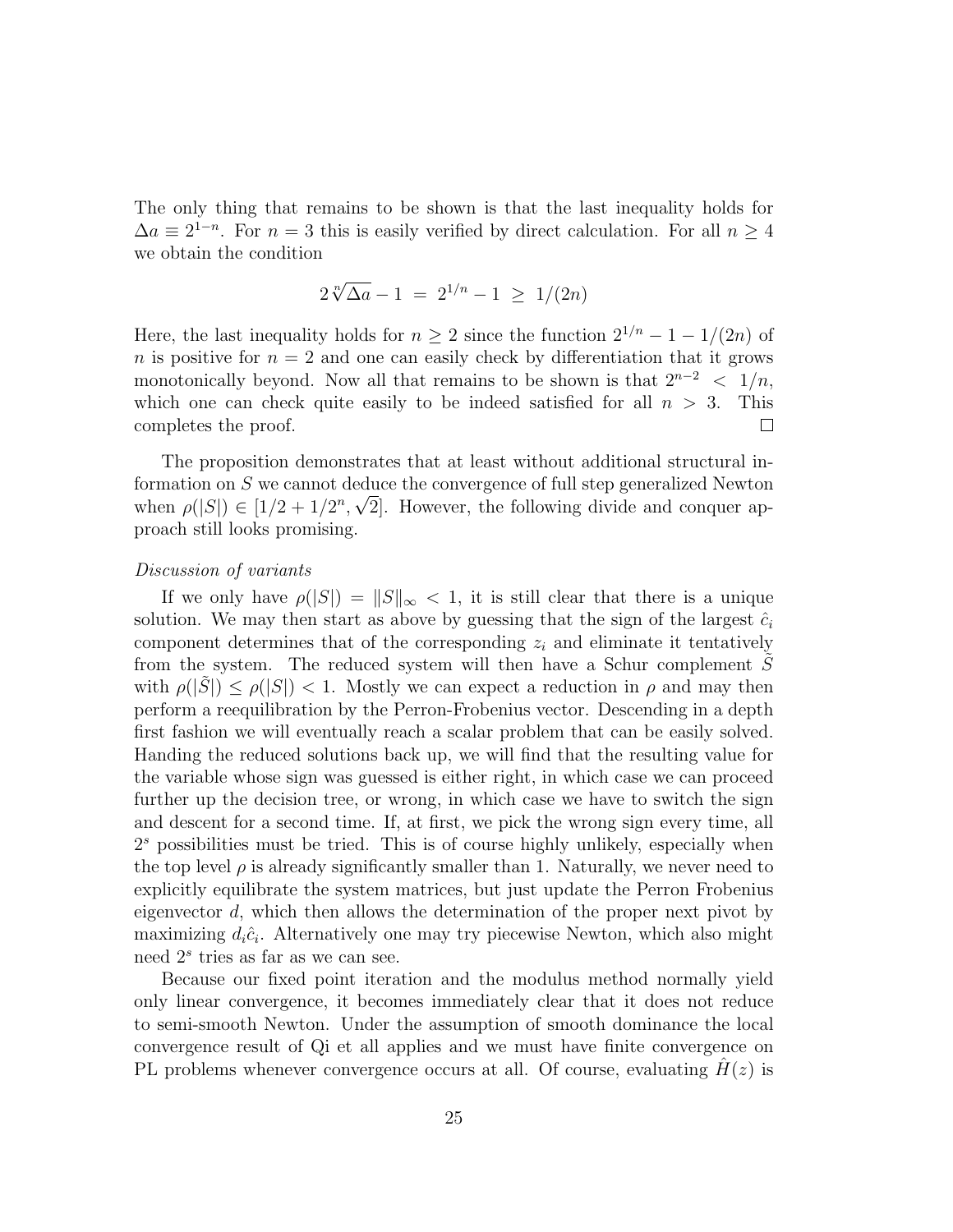a lot cheaper than solving a system in the Jacobian  $J_{\sigma} = J + Y \Sigma (I - L\Sigma)^{-1} Z$ with  $\sigma = \sigma(x)$  and thus  $\Sigma = \Sigma(x)$ , changing from iterate to iterate. While the iteration function  $G$  is Lipschitzian, the not always unique generalized Newton steps  $-J_{\sigma(x)}^{-1}F(x)$  may jump discontinuously as a function of x. Nevertheless, it might be worthwhile to switch to Newton once the signature vector  $\sigma$  has been stable for a few iterations. It is not yet clear whether Newton converges globally under the assumption of smooth dominance.

It is not too hard to see that (at least when full steps are taken) the generalized Newton iteration on  $H(z)$  is equivalent to that applied to the partitioned equation (2) for fixed y. The key numerical effort is solving a linear system in  $I - S \Sigma$ , which is also the key effort in applying the inverse Jacobians  $J_{\sigma}^{-1}$  to any vector. In either case we first need to form the Schur complement  $S$ , which, at least formally, involves the inverse of the smooth part  $J$ . If the number  $s$  of switching variables is much smaller than  $n$ , the number of independents, we can of course compute  $J^{-1}Y$  or  $ZJ^{-1}$  by solving s linear systems in J, possibly based on its LU factorization.

When  $H(z)$  is injective the fibres (14) have no bifurcations at all, so tracing them in a piecewise Newton fashion seems a very promising approach. Naturally, the number of steps is not a priori bounded in any way. To see that this is not equivalent to applying piecewise Newton to the original system  $F(x) = 0$  we note that in the latter case, until the final step, there will always be a nontrivial residual on the lower equation of (2), whereas the upper block will be exactly satisfied. Conversely, applying piecewise Newton to  $H(z) = \hat{c}$  means that there will be a residual in the upper block but the lower equation will remain exactly satisfied. Of course, one could also try a mixture just starting from  $(x, z) = (0, 0)$ so that all subsequent residuals would be multiples of  $(c, b)$ . The advantages and disadvantaged of these approaches deserve to be explored in detail.

#### Reduction to an LCP

Decomposing  $z = u - w$  with  $u \perp w$  in that  $u \geq 0 \leq w$  and  $u^{\top} w = 0$ , we obtain  $|z| = u + w$ . Substituting this into our basic equation for fixed y we obtain

$$
\begin{bmatrix} u - w \\ y \end{bmatrix} = \begin{bmatrix} c \\ b \end{bmatrix} + \begin{bmatrix} Z & L \\ J & Y \end{bmatrix} \begin{bmatrix} x \\ u + w \end{bmatrix} \quad \text{with} \quad 0 \le u \perp w \ge 0 \tag{22}
$$

Assuming again that the smooth part  $J$  is nonsingular we can eliminate  $x$  and obtain with S the Schur complement as above and  $\hat{c} \equiv c + Y J^{-1}(y - b)$ 

$$
u - w = \hat{c} + S(u + w) \quad \text{with} \quad 0 \le u \perp w \ge 0
$$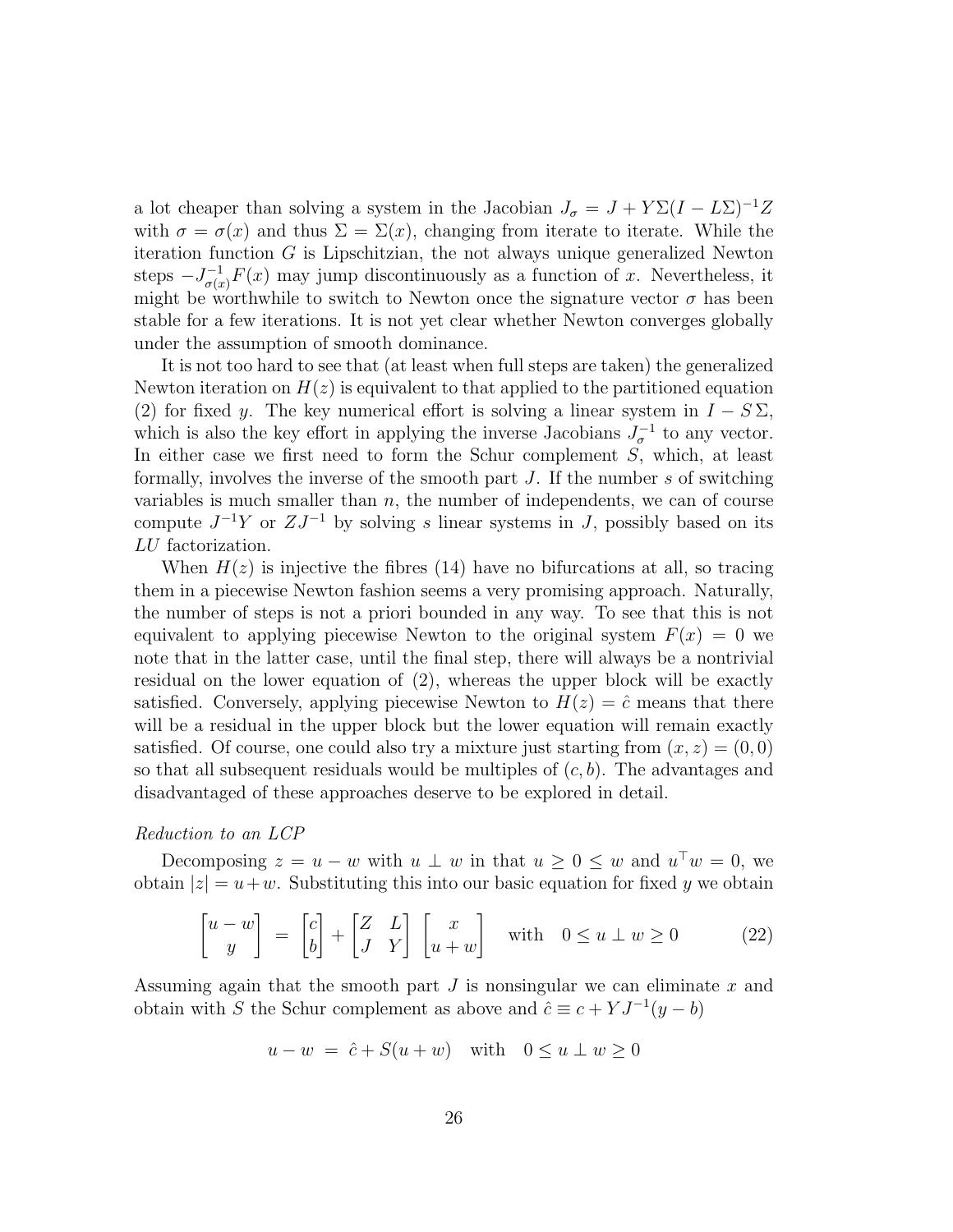Assuming furthermore that  $I - S$  is nonsingular, which is certainly implied by smooth dominance, we may solve for  $u$  and obtain

$$
0 \le u \equiv q + Mw \perp w \ge 0 \tag{23}
$$

where

$$
q \equiv (I - S)^{-1} \hat{c}
$$
 and  $M \equiv (I - S)^{-1} (I + S)$  (24)

This is a linear complementarity problem in standard form. Of course, in this transformation some sparsity and structure of the original piecewise equation may be lost. Nevertheless, we should keep in mind that, when the smooth Jacobian J is invertible and the Schur complement  $S$  does not have the eigenvalue 1, then we are essentially solving a complementarity problem in s variables. If  $S-I$  but not  $S + I$  is singular we can exchange the roles of v and w to get essentially the same reduction with M the inverse of its definition above.

Rather than eliminating the vector  $x$  we could also split it into complementary positive and negative parts. However, especially since J can always be made nonsingular using  $(10)$  essentially doubling x would seem to introduce artificial combinatorial complexity. Since every solution of our unfolded equation  $H(z) = \hat{c}$ corresponds to a solution of the LCP, the latter can be uniquely solved for any vector q if we have smooth dominance. It is well known [CPS92] that this is true if and only if  $M$  is a P-matrix. On the other hand, Rump has shown that  $\rho_0^s(S) < 1$  is equivalent to M being a P-matrix, which agrees with our bijectivity result for simply switched coherently oriented systems.

### 8. Summary and Outlook

In this paper we have examined the properties of piecewise linear functions that are given in abs-normal form. Such a representation is always possible, but by no means unique. A key quantity is the switching depth  $\nu$ , which we conjecture to be reducible to the bound  $\bar{\nu}(n) = 2n - 1$ . Of particular importance is the case of  $\nu = 1$ , where we call F simply switched. If such a representation exists, it is shown here that openness and bijectivity coincide provided LIKQ or the slightly weaker nondegeneracy condition of stable coherent orientation is satisfied.

The Schur complement matrix  $S = L - ZJ^{-1}Y$ , whose existence depends on the nonsingularity of the smooth part J, plays a central role throughout. In particular it yields the unfolded system  $H(z) = [I - S\Sigma]z = \hat{c}$ . This piecewise linear function  $H(z)$  is simply switched and satisfies the LIKQ condition. Hence it is according to Proposition 4.1 injective if and only if it is coherently oriented, which in turn is equivalent to the the signed real spectral radius of  $S$  being less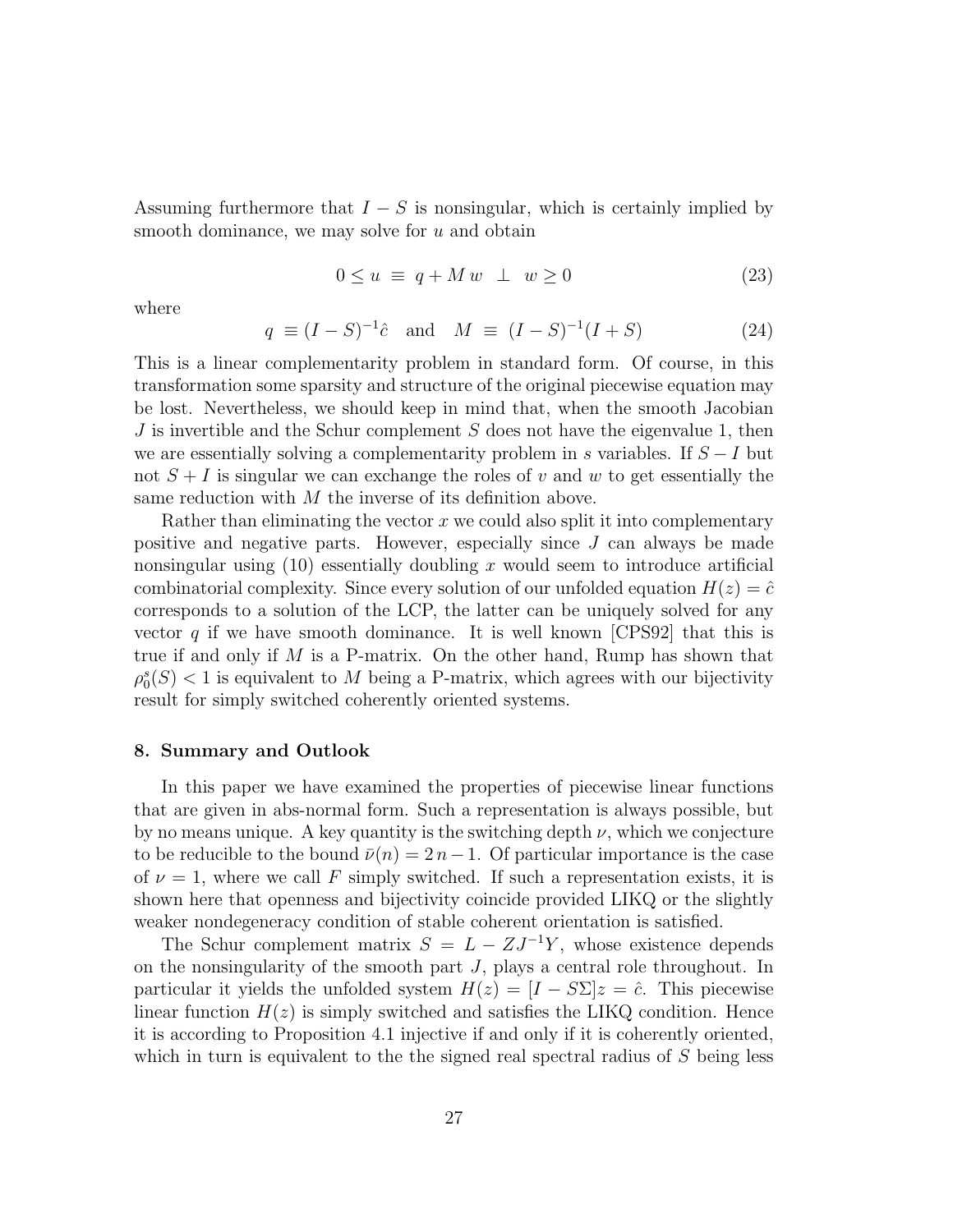than 1. In principle this can be tested, though the evaluation of the continuous function  $\rho_0^s(S)$  is generally NP hard as shown in [Rum97]. Since injectivity of  $H(z)$  implies injectivity of the underlying  $F(x)$  the condition  $\rho_0^s(S) < 1$  is also sufficient for injectivity of  $F(x)$ . However, we have as yet no practical criterion for  $F(x)$  to be merely open other than the theoretical possibility of exhaustively checking all Jacobians of F. Such combinatorial procedures have otherwise been avoidable throughout, thanks to the representation of  $F$  in abs-normal form. The key properties form the following chain of implications

Absolute Contractivity  $\implies$  Smooth Dominance  $\implies$  Bijectvity of H

$$
\rho(|S|) < 1 \qquad \qquad \|DSD^{-1}\|_p < 1 \qquad \qquad \rho_0^s(S) < 1
$$

So far our Linear Independence Kink Qualification (LIKQ) has only been defined in the simply switched case and it is then equivalent to the familiar linear independence constraint qualification (LICQ). However, we believe there is a generalization to general PL problems, where the kinks do not even locally consist of a set of intersecting hyperplanes, as is often envisioned. Instead there is a hierarchy of kinks with the later ones being broken into affine pieces by the earlier ones. The algorithmic handling of this structure is still not entirely clear, even in the context of minimizing a scalar valued PL function.

In order to constructively solve PL systems of equations one may apply fullstep or piecewise Newton to either the original problem  $F(x) = 0$  or the unfolded version  $H(z) = \hat{c}$ . They are guaranteed to converge if S does not deviate too much from  $L$ , which ensures at least coherent orientation. More specifically, we obtain finite convergence of generalized Newton on  $H(z) = \hat{c}$  when  $||S||_p < 1/3$ or  $\rho(|S|) \leq 1/2$ . The second bound is quite sharp in that divergence can occur as soon as  $\rho(|S|) \geq 1/2 + 1/2^n$ , as demonstrated in Proposition 7.5.

Apart from these four variants one may also apply damped versions or the fixed point iteration  $z^+ = \hat{c} + S|z|$ , provided one has smooth dominance, i.e.,  $||S||_p < 1$  for some  $p \geq 1$ , which is stronger than coherent orientation of H and thus injectivity of  $F, H$ . Piecewise smooth problems can be solved by successive piecewise linearization, yielding at least locally quadratic convergence. In this context coherent orientation of the piecewise linear model near the current outer iterate should be sufficient.

Abbreviating  $\hat{\rho} = ||J^{-1}Y||_p ||Z||_p$  we may compile the table of solvers listed in Table 1. The effort column shows, which linear systems need to be solved, usually once per iteration. In the signed Gaussian elimination the equivalent of just one single solve is needed.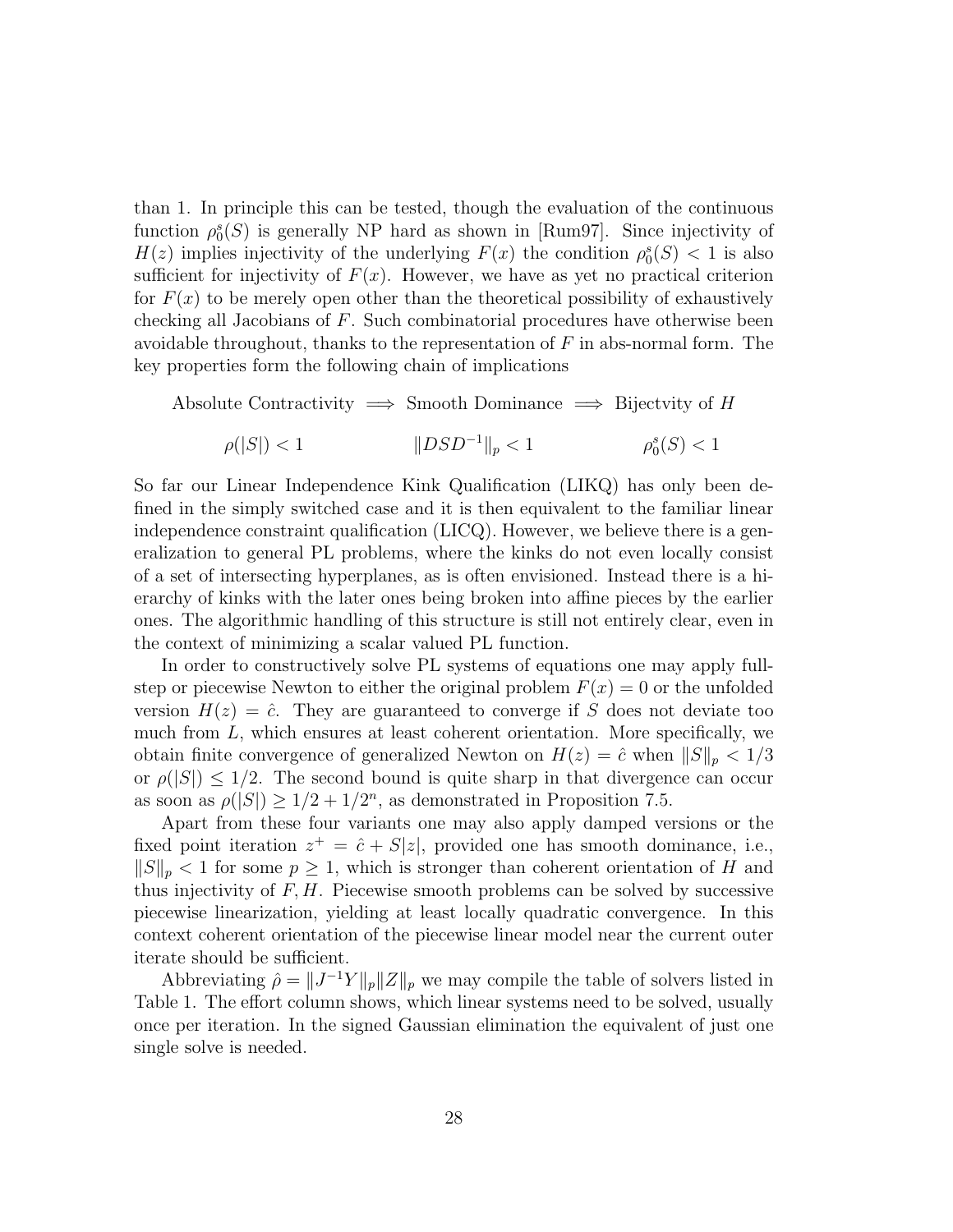| Method                       | Convergence condition                          | Rate   | Effort           |
|------------------------------|------------------------------------------------|--------|------------------|
| Generalized Newton on OPL    | $2\hat{\rho} < (1 -   L  _p - \hat{\rho}/2)^2$ | finite | $I-S\Sigma, J$   |
| Generalized Newton on UPL    | $  S  _p < 1/3$                                | finite | $I-S\Sigma$      |
| Signed Gauss on UPL          | $\rho( S ) \leq 1/2$                           | finite | $I-S\Sigma$ once |
| Fixed point Iteration on UPL | $  S-L  _p +   L  _p < 1$                      | linear | $I - L\Sigma, J$ |
| Modulus Iteration on UPL     | $  S  _p < 1$                                  | linear | J                |
| Piecewise Newton on OPL      | coherent orient. of F                          | finite | $I-S\Sigma, J$   |
| Piecewise Newton on UPL      | $\rho_0^s(S) < 1$                              | finite | $I-S\Sigma$      |

Table 1: Solvers for PL systems of equations in original abs-normal or unfolded form.

Another theoretical possibility is piecewise Newton on the combined system in terms of x and z. A more promising approach would appear to be the combination of the fixed point iterations with Newton variants, which should yield finite convergence if one can get into the vicinity of a root. Without coherent orientation the fibres  $\{F(x) = \lambda F(x_0) : \lambda > 0\}$  and also  $\{H(z) - \hat{c} = \lambda (H(z_0) - \hat{c}) : \lambda > 0\}$ may contain turning points, which could be followed by some version of Branin's method [Bra72] originally defined by

$$
\dot{x} = \pm \mathbf{adj}(F'(x))F(x) \quad \text{with} \quad \det(F'(x))I = F'(x)\,\mathbf{adj}(F'(x))
$$

In the general smooth case such trajectories may converge to roots, cycle or run off to infinity. Possibly the inherent finiteness of PL functions makes it possible to avoid some of these calamities. Other globalized searches remain to be investigated. Since any Lipschitzian vector function may be approximated on compact domains by PL functions, there can be no magic solver for the general case. Numerical experiments with the various methods considered here are currently under way.

## Acknowledgements

The proof of Proposition 4.2 and Lemma 4.3 was thankfully provided by our colleague Dorothee Schüth of Humboldt University. The authors are also indebted to Daniel Kressner, who pointed out the connection between the coherence condition  $\det(I - \Sigma S) > 0$  and the sign real spectral radius  $\rho_0^s(S)$  of the Schur complement S being less than 1. They are also grateful to Torsten Bosse, who contributed many insights into the piecewise linearization approach and greatly helped with the composition of this article.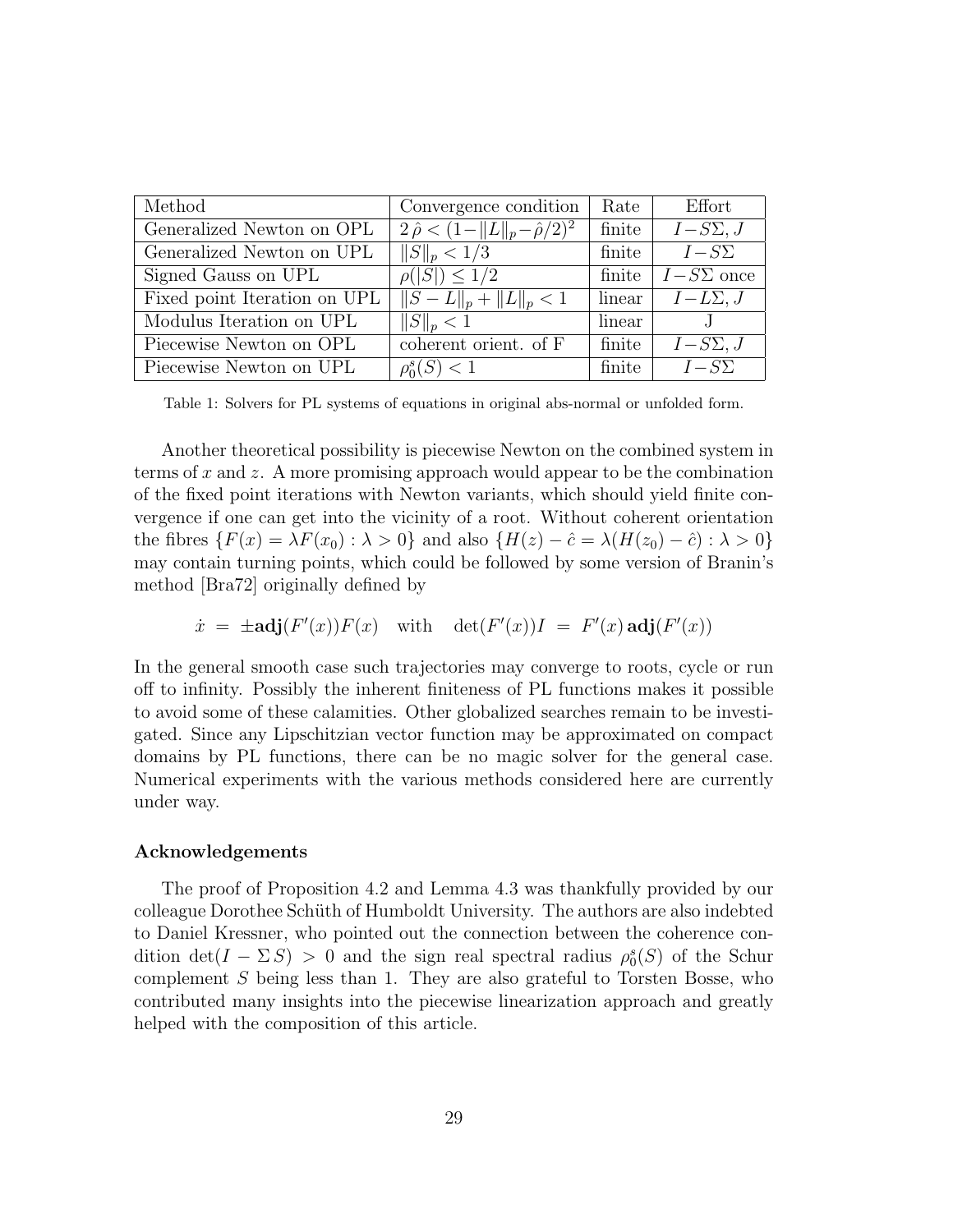## References

- [BC08] Luigi Brugnano and Vincenzo Casulli. Iterative solution of piecewise linear systems. SIAM Journal on Scientific Computing, 30(1):463–472, 2008.
- [Bra72] Franklin H Branin. Widely convergent method for finding multiple solutions of simultaneous nonlinear equations. IBM Journal of Research and Development, 16(5):504–522, 1972.
- [CPS92] Richard W. Cottle, Jong-Shi Pang, and Richard E. Stone. The linear complementarity problem. Computer Science and Scientific Computing. Boston, MA etc.: Academic Press, Inc.. xxiv, 762 p. , 1992.
- [DER86] Iain S Duff, Albert Maurice Erisman, and John Ker Reid. Direct methods for sparse matrices. Clarendon Press Oxford, 1986.
	- [FP03] Francisco Facchinei and Jong-Shi Pang. Finite-dimensional variational inequalities and complementarity problems, volume 1. Springer, 2003.
	- [Gri13] Andreas Griewank. On stable piecewise linearization and generalized algorithmic differentiation. Optimization Methods and Software, 28(6):1139–1178, 2013.
- [GW08] Andreas Griewank and Andrea Walther. Evaluating derivatives: principles and techniques of algorithmic differentiation. Siam, 2008.
- [KB12] Kamil A. Khan and Paul I. Barton. Evaluating an element of the clarke generalized jacobian of a piecewise differentiable function. In Recent Advances in Algorithmic Differentiation, volume 87 of Lecture Notes in Computational Science and Engineering, pages 115–125. Springer Berlin Heidelberg, 2012.
- [KB13] Kamil A. Khan and Paul I. Barton. Evaluating an element of the Clarke generalized Jacobian of a composite piecewise differentiable function. ACM Transactions on Mathematical Software (TOMS), 39(4):23:1– 23:28, July 2013.
- [MD85] Golubitsky M. and Schaeffer D.G. *Singularities and Groups in Bifur*cation Theory, volume 1. Springer, New York., 1985.
- [Nes05] Yu Nesterov. Lexicographic differentiation of nonsmooth functions. Mathematical programming, 104(2-3):669–700, 2005.